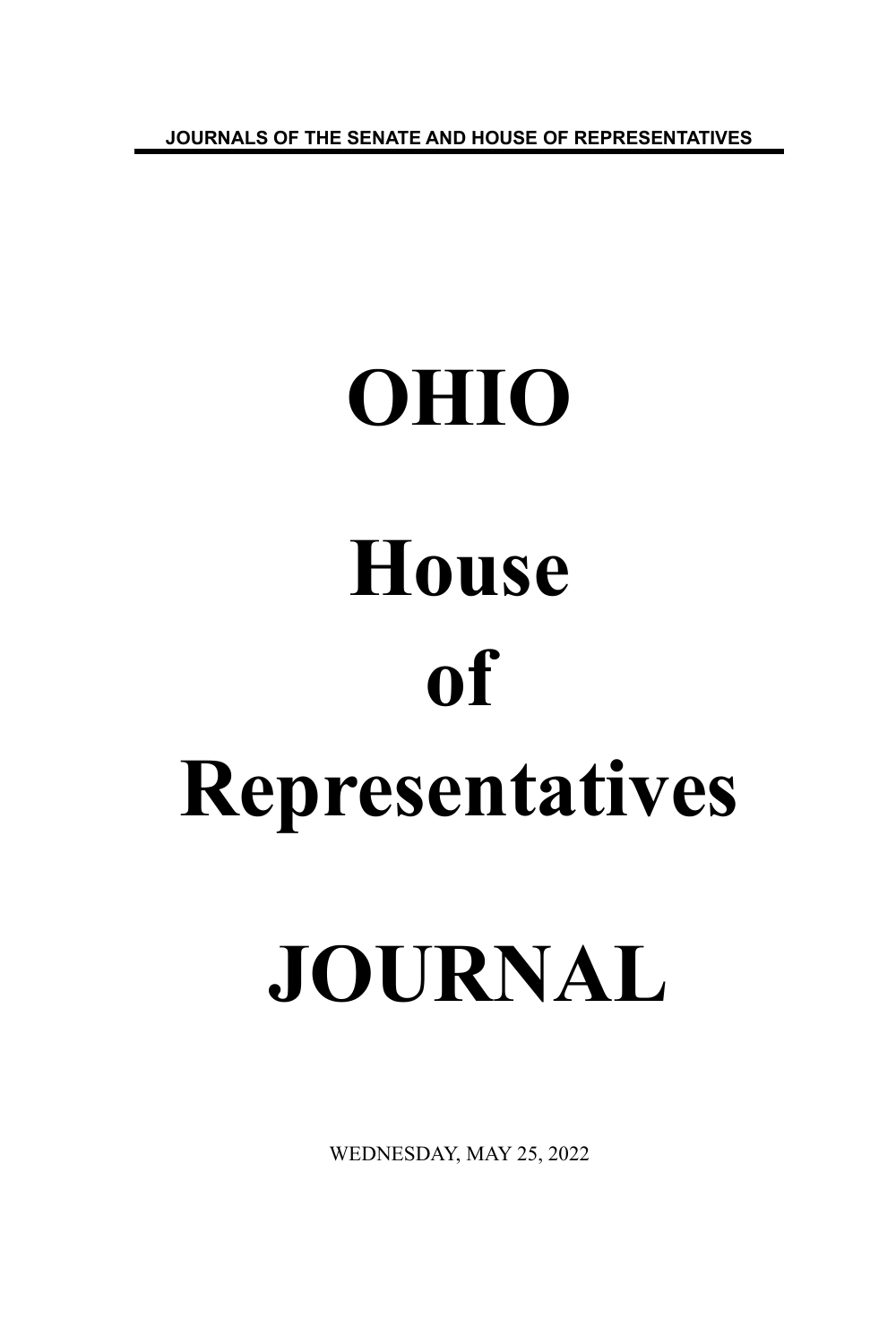### ONE HUNDRED SIXTY-FIRST DAY Hall of the House of Representatives, Columbus, Ohio **Wednesday, May 25, 2022, 9:00 o'clock a.m.**

The House met pursuant to adjournment.

Pursuant to House Rule No. 23, the Clerk called the House to order.

Representative Stephens was selected to preside under the Rule.

The journal of yesterday was read and approved.

### **INTRODUCTION OF BILLS**

The following bills were introduced:

**H. B. No. 685 -** Representatives Edwards, Cross.

To amend sections 166.01, 166.02, 166.08, 4929.16, and 5727.11 and to enact sections 122.161, 122.162, 166.31, 166.32, 4929.164, 4929.168, and 4929.169 of the Revised Code to authorize the creation of areas within which tax and other incentives are available to encourage the development of natural gas pipelines and other infrastructure and to make an appropriation.

**H. B. No. 686 -** Representatives Lanese, Richardson. Cosponsors: Representatives Click, Miller, J., Lipps, Holmes, Abrams, Hall, Schmidt, Gross, Riedel, Young, T., Ray, Stein, Weinstein.

To amend sections 4501.21 and 4503.581 and to enact section 4503.583 of the Revised Code to create the "American Legion" license plate and to redirect contributions for the existing "Ohio Sons of the American Legion" license plate.

**H. B. No. 687 -** Representative Oelslager.

To declare the General Assembly's intent to enact legislation making capital appropriations for the biennium ending June 30, 2024.

Said bills were considered the first time.

### **REPORTS OF STANDING AND SELECT COMMITTEES AND BILLS FOR SECOND CONSIDERATION**

Representative Lepore-Hagan submitted the following report:

The standing committee on Commerce and Labor to which was referred **H. B. No. 466**-Representative Edwards, having had the same under consideration, reports it back as a substitute bill and recommends its passage.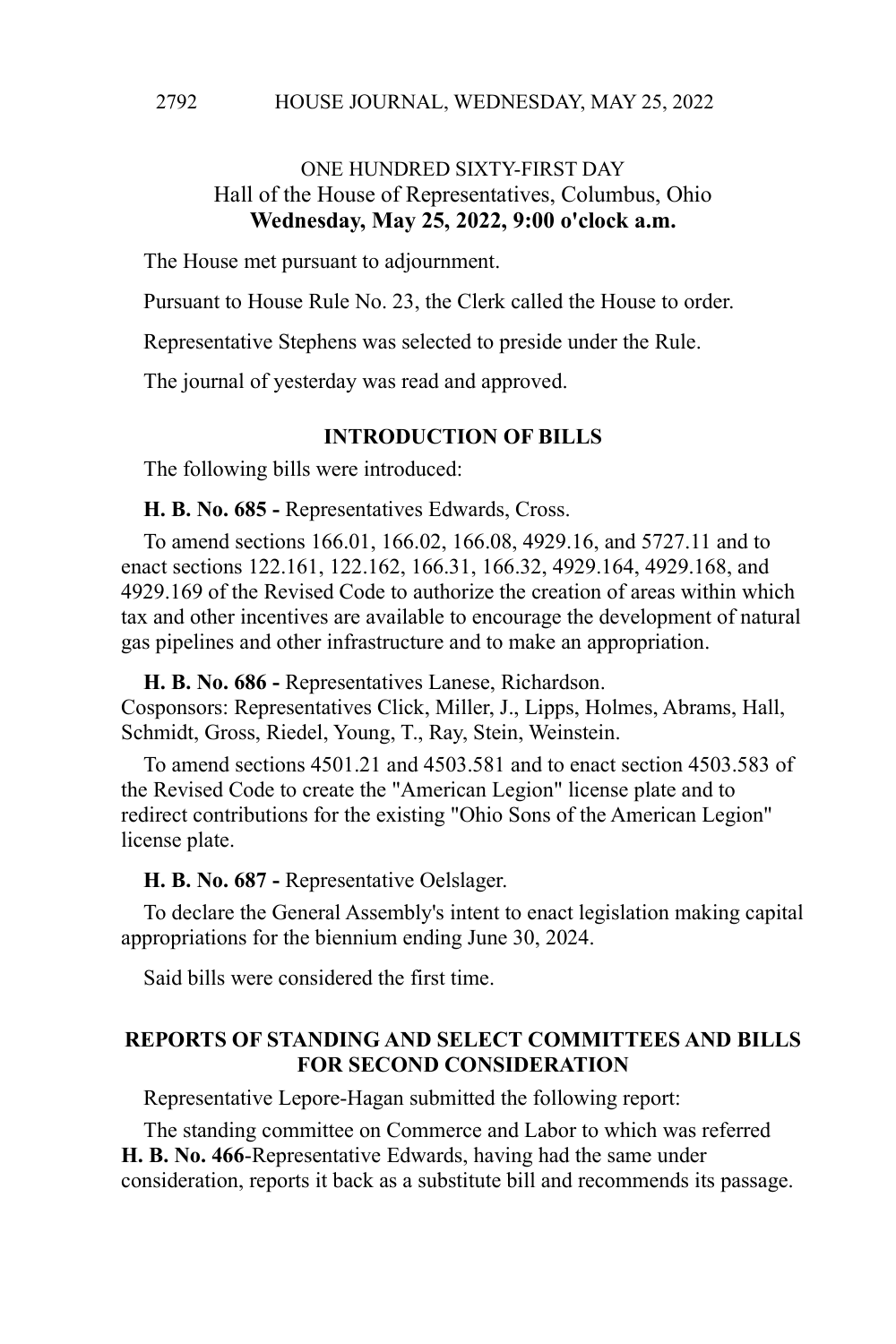RE: ESTABLISH REQUIREMENTS FOR HEALTH CARE STAFFING **AGENCIES** 

| DICK STEIN     | <b>MARK JOHNSON</b> |
|----------------|---------------------|
| AL CUTRONA     | <b>MARK FRAIZER</b> |
| JAMES M. HOOPS | <b>DON JONES</b>    |
| GAYLE MANNING- | <b>BILL ROEMER</b>  |

The following members voted "NO"

MICHELE LEPORE-HAGAN WILLIS E. BLACKSHEAR, JR. JUANITA O. BRENT SHAYLA L. DAVIS MONIQUE SMITH

The report was agreed to.

The bill was ordered to be engrossed and placed on the calendar.

Representative Leland submitted the following report:

The standing committee on Civil Justice to which was referred **H. B. No. 556**-Representative Swearingen, having had the same under consideration, reports it back as a substitute bill and recommends its passage.

RE: REVISE THE NONPROFIT CORPORATION LAW

| <b>BRETT HUDSON HILLYEI</b> |  |
|-----------------------------|--|
| RICHARD D. BROWN            |  |
| AL CUTRONA                  |  |
| BRIAN E. LAMPTON            |  |
| <b>BILL SEITZ</b>           |  |
| <b>BRIAN STEWART</b>        |  |
| <b>ANDREA WHITE</b>         |  |

R
BIANE V. GRENDELL JEFFREY A. CROSSMAN DARRELL KICK DAVID LELAND MICHAEL J. SKINDELL D. J. SWEARINGEN

The report was agreed to.

The bill was ordered to be engrossed and placed on the calendar.

Representative Leland submitted the following report:

The standing committee on Civil Justice to which was referred **Sub. S. B. No. 224**-Senator Cirino, et al., having had the same under consideration, reports it back as a substitute bill and recommends its passage.

RE: REVISE THE LAW REGARDING FUNERALS AND FUNERAL **SERVICES** 

BRETT HUDSON HILLYER DIANE V. GRENDELL RICHARD D. BROWN JEFFREY A. CROSSMAN AL CUTRONA DARRELL KICK BRIAN E. LAMPTON DAVID LELAND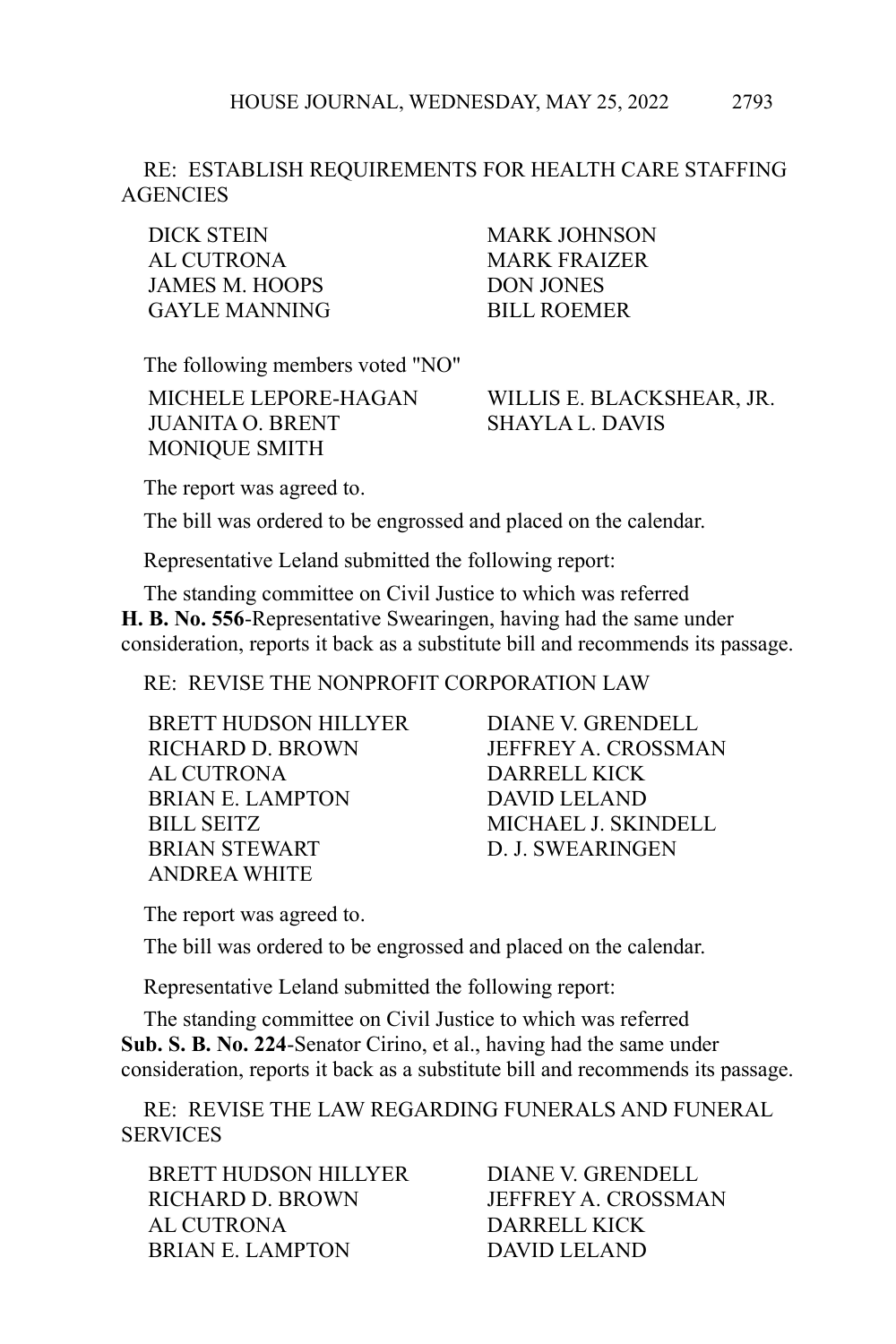## ANDREA WHITE

### BILL SEITZ MICHAEL J. SKINDELL BRIAN STEWART D. J. SWEARINGEN

The report was agreed to.

The bill was ordered to be engrossed and placed on the calendar.

Representative Liston submitted the following report:

The standing committee on Health to which was referred **H. B. No. 196**- Representatives Kelly, Carruthers, et al., having had the same under consideration, reports it back as a substitute bill and recommends its passage.

RE: REGULATE THE PRACTICE OF SURGICAL ASSISTANTS

Representative Liston moved to amend the title as follows:

Add the names: "Lepore-Hagan, Lightbody, West"

| P SCOTT LIPPS            |
|--------------------------|
| <b>BETH LISTON</b>       |
| AL CUTRONA               |
| <b>MARY LIGHTBODY</b>    |
| <b>TERRENCE UPCHURCH</b> |
| <b>ANDREA WHITE</b>      |
|                          |

**ADAM HOLMES** ADAM C. BIRD MICHELE LEPORE-HAGAN PHIL PLUMMER THOMAS WEST TOM YOUNG

The following members voted "NO"

SUSAN MANCHESTER BRIAN STEWART

The report was agreed to.

The bill was ordered to be engrossed and placed on the calendar.

Representative Sheehy submitted the following report:

The standing committee on Transportation and Public Safety to which was referred **H. B. No. 517**-Representative Hoops, having had the same under consideration, reports it back and recommends its passage.

RE: DESIGNATE WILLIAMS COUNTY VETERANS MEMORIAL **HIGHWAY** 

Representative McClain moved to amend the title as follows:

Add the names: "Baldridge, McClain, Sheehy, Brent, Creech, Hall, Lepore-Hagan, Miller, K., Miranda, Young, B."

MICHAEL SHEEHY JUANITA O. BRENT RODNEY CREECH THOMAS HALL

BRIAN BALDRIDGE RIORDAN T. MCCLAIN MARK JOHNSON MICHELE LEPORE-HAGAN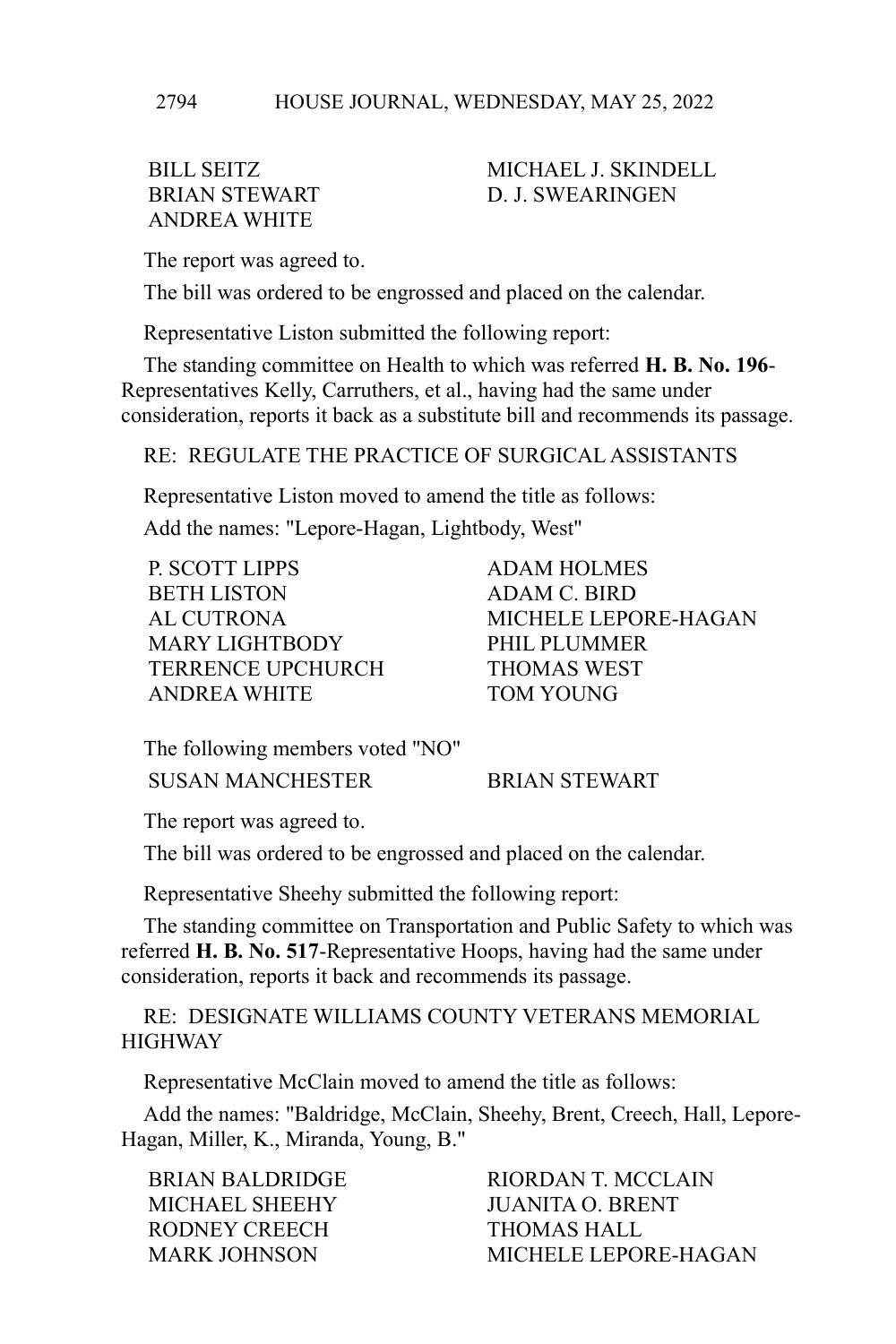### BOB YOUNG

### KEVIN D. MILLER JESSICA E. MIRANDA

The report was agreed to.

The bill was ordered to be engrossed and placed on the calendar.

Representative Sheehy submitted the following report:

The standing committee on Transportation and Public Safety to which was referred **H. B. No. 590**-Representative Boggs, et al., having had the same under consideration, reports it back and recommends its passage.

RE: DESIGNATE MURRAY EBNER, HOLOCAUST SURVIVOR AND KOREAN WAR VET HWY

Representative McClain moved to amend the title as follows:

Add the names: "Baldridge, McClain, Sheehy, Brent, Creech, Hall, Lepore-Hagan, Miranda, Young, B."

MICHAEL SHEEHY JUANITA O. BRENT RODNEY CREECH THOMAS HALL BOB YOUNG

BRIAN BALDRIDGE RIORDAN T. MCCLAIN MARK JOHNSON MICHELE LEPORE-HAGAN KEVIN D. MILLER JESSICA E. MIRANDA

The report was agreed to.

The bill was ordered to be engrossed and placed on the calendar.

Representative Sheehy submitted the following report:

The standing committee on Transportation and Public Safety to which was referred **H. B. No. 624**-Representative Dean, et al., having had the same under consideration, reports it back and recommends its passage.

RE: DESIGNATE FIREFIGHTER TOMMY REES MEMORIAL **HIGHWAY** 

Representative McClain moved to amend the title as follows:

Add the names: "Baldridge, McClain, Sheehy, Brent, Creech, Lepore-Hagan, Miranda, Young, B."

MICHAEL SHEEHY JUANITA O. BRENT RODNEY CREECH THOMAS HALL BOB YOUNG

BRIAN BALDRIDGE RIORDAN T. MCCLAIN MARK JOHNSON MICHELE LEPORE-HAGAN KEVIN D. MILLER JESSICA E. MIRANDA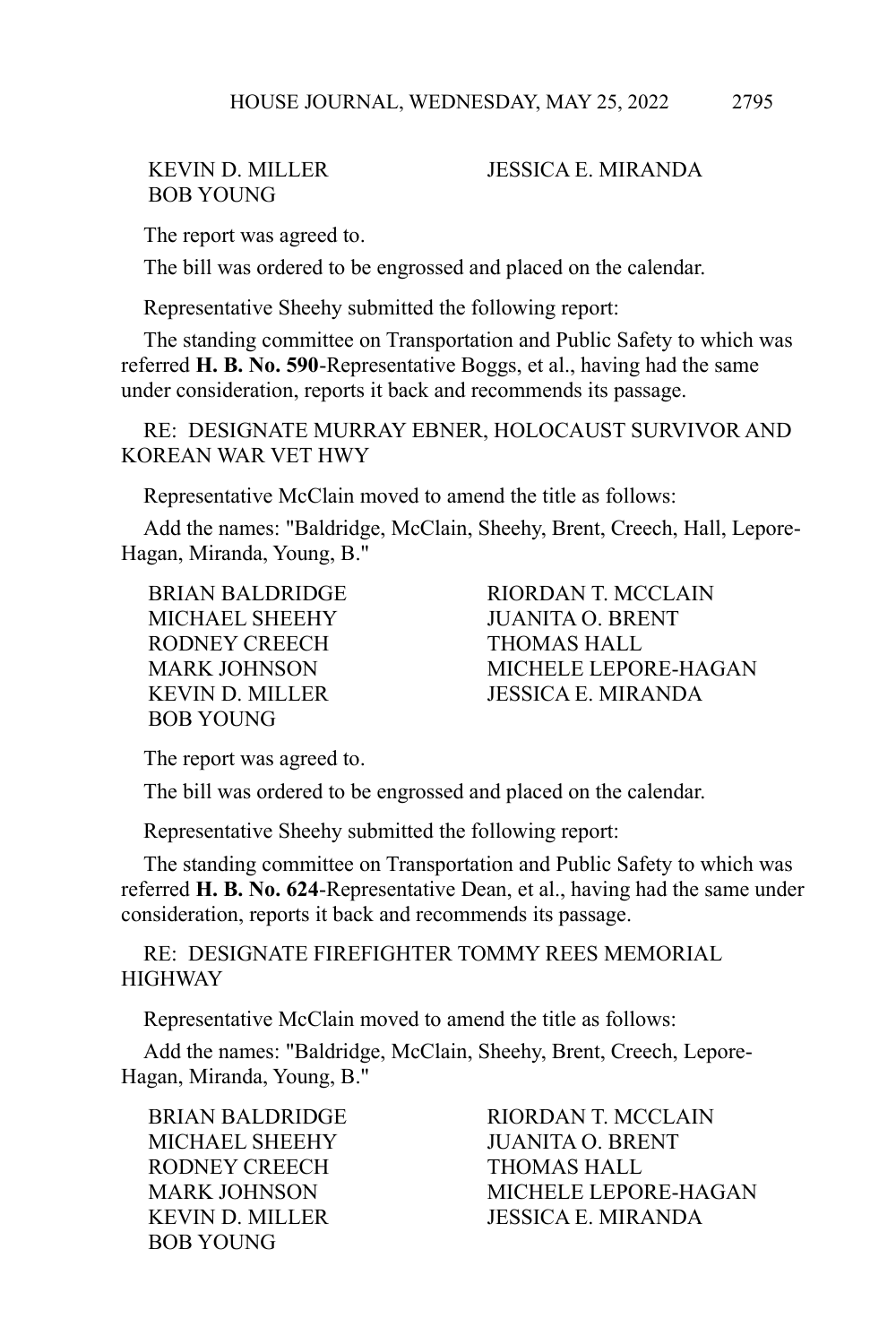The report was agreed to.

The bill was ordered to be engrossed and placed on the calendar.

Representative Sobecki submitted the following report:

The standing committee on Ways and Means to which was referred **H. B. No. 501**-Representative Hall, et al., having had the same under consideration, reports it back as a substitute bill and recommends its passage.

RE: AUTHORIZE PROPERTY TAXES FOR SCHOOL RESOURCE OFFICER SERVICES

DEREK MERRIN CRAIG S. RIEDEL LISA A. SOBECKI JEFFREY A. CROSSMAN MARK FRAIZER **THOMAS HALL** DONTAVIUS L. JARRELLS KRIS JORDAN BETH LISTON RIORDAN T. MCCLAIN JENA POWELL BILL ROEMER DANIEL P. TROY TOM YOUNG

The report was agreed to.

The bill was ordered to be engrossed and placed on the calendar.

Representative Sobecki submitted the following report:

The standing committee on Ways and Means to which was referred **H. B. No. 513**-Representatives Cross, Roemer, et al., having had the same under consideration, reports it back as a substitute bill and recommends its passage.

RE: REGARDS BAD DEBTS FOR CIGARETTE, TOBACCO, VAPOR PRODUCT TAXES

DEREK MERRIN CRAIG S. RIEDEL LISA A. SOBECKI JEFFREY A. CROSSMAN MARK FRAIZER **THOMAS HALL** DONTAVIUS L. JARRELLS KRIS JORDAN BETH LISTON RIORDAN T. MCCLAIN JENA POWELL BILL ROEMER DANIEL P. TROY TOM YOUNG

The report was agreed to.

The bill was ordered to be engrossed and placed on the calendar.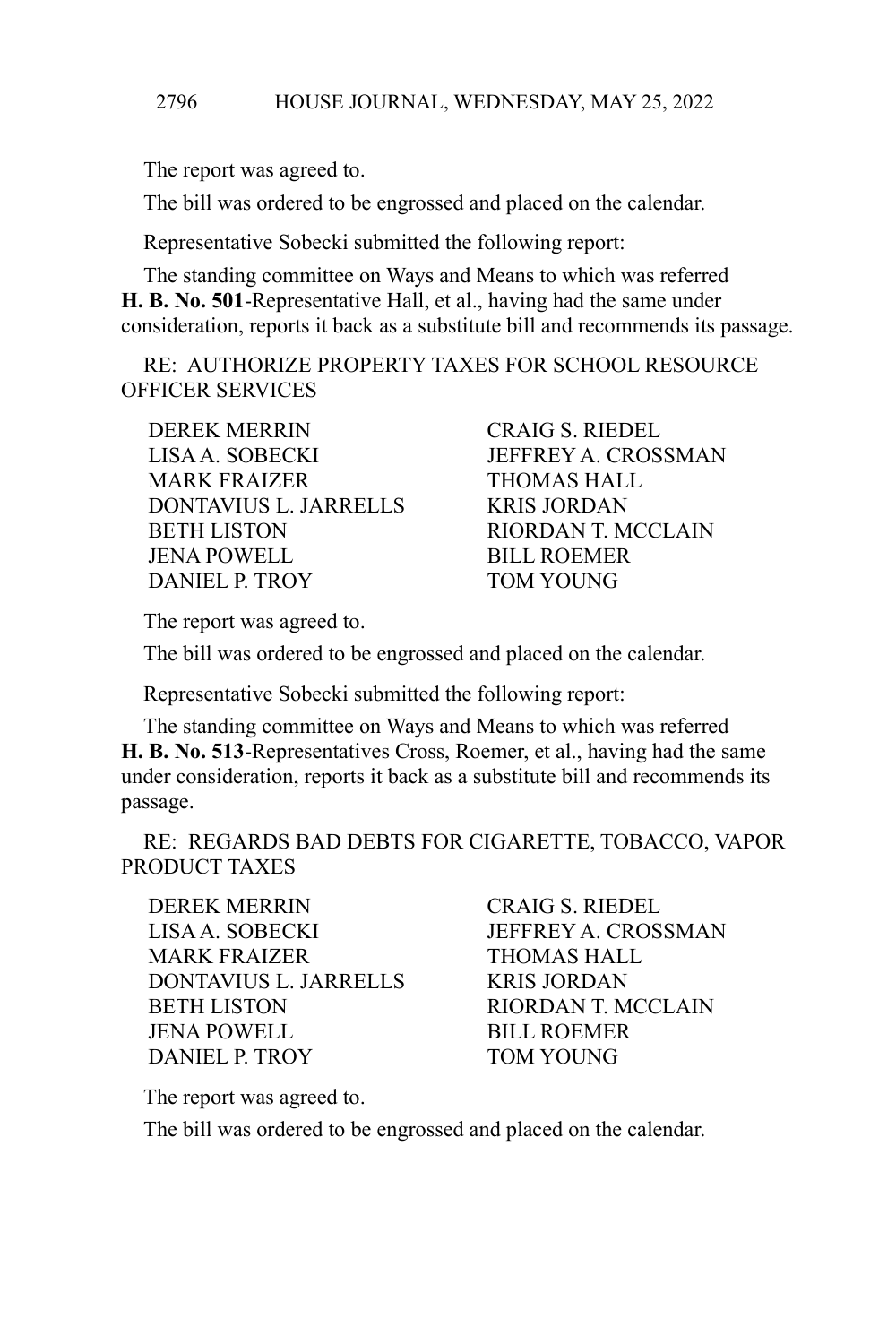### **MOTIONS AND RESOLUTIONS**

Representative Fraizer moved that **Sub. S. B. No. 160**-Senator O'Brien, be taken from the calendar and re-referred to the committee on Rules and Reference.

The question being, "Shall the motion to re-refer be agreed to?"

The motion was agreed to without objection.

Representative Fraizer moved that the House revert to the second order of business, being introduction of bills.

The motion was agreed to.

On motion of Representative Fraizer, the House recessed.

The House met pursuant to recess.

Prayer was offered by Pastor Rick Ash of the Fremont Baptist Temple in Fremont, Ohio, followed by the Pledge of Allegiance to the Flag.

The following guests of the House of Representatives were recognized prior to the commencement of business:

Members of Ohio's Electric Cooperatives, guests of Speaker Cupp- 4th district.

Ohio Real Estate Investors' Association, guests of Representative Wiggam-1st district.

Members of the Sigma Gamma Rho Sorority, guests of Representative Sykes-34th district.

Alex Baals Kall, Rebecca Blumer, Brian Fischer, Rohan Haack, Even Hardern, Soren Kingston, Charli Kulka, Danny Vasconez, and Elizabeth Yarbrough of the Oakwood AcaDecathalon Team, guests of Representative White- 41st district.

William Henry Harrison High School girls wrestling team, guests of Representative Abrams- 29th district.

Leaders from the Ohio Trucking Association, guests of Representative Hoops-81st district.

Jason Freudenberg and the Austintown Middle School STEM class, guests of Representative Lepore-Hagan- 58th district.

Mara Guyton, a guest of Representative Lepore-Hagan- 58th district.

Mark Gerberich, Linda Hubbel, and Dylan Leopold, guests of Representative Roemer- 38th district.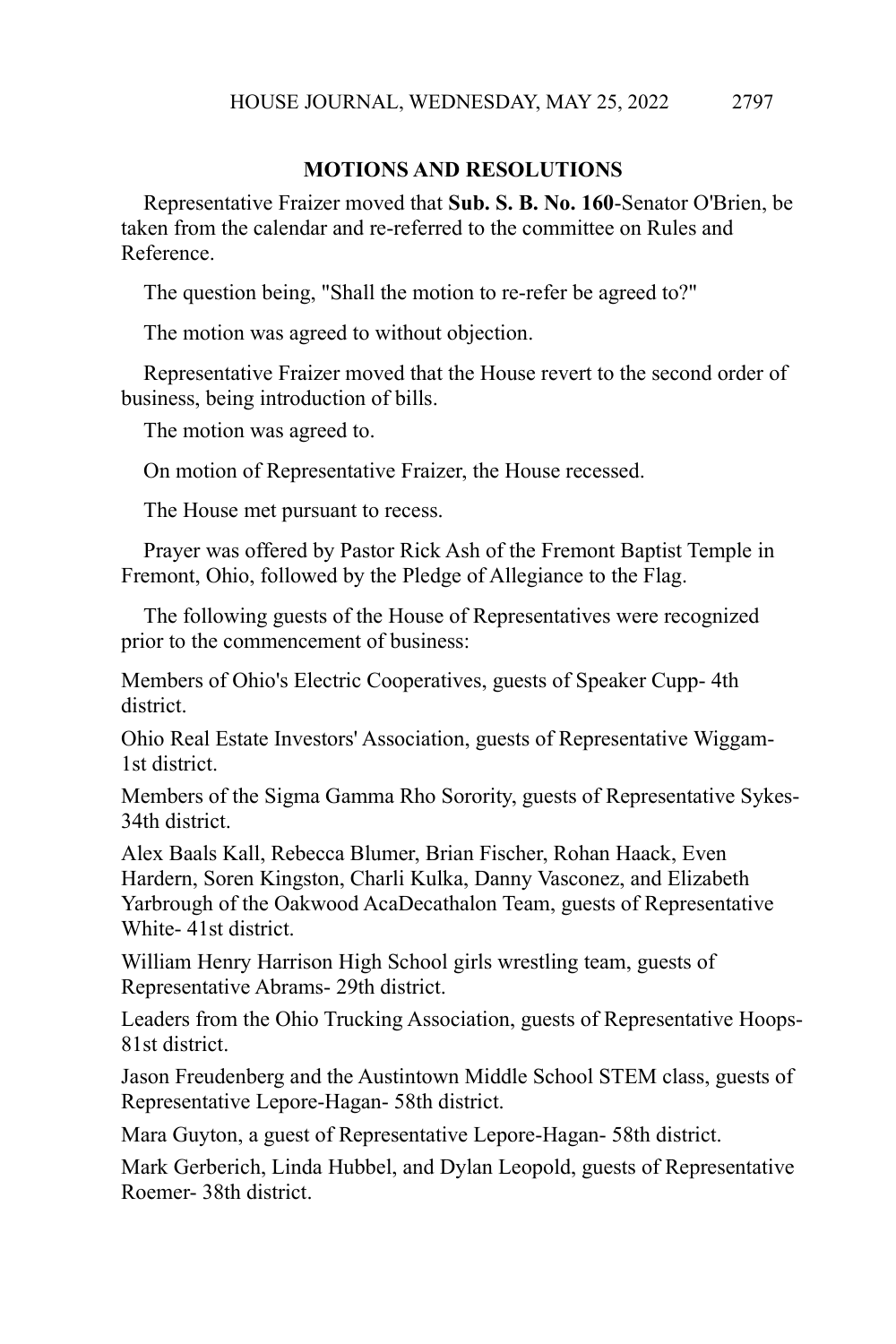### **INTRODUCTION OF BILLS**

The following bill was introduced:

**H. B. No. 688 -** Representative Lipps.

Regarding coronavirus local fiscal recovery and prescription digital therapeutics, and to make appropriations.

Said bill was considered the first time.

### **REPORTS OF STANDING AND SELECT COMMITTEES AND BILLS FOR SECOND CONSIDERATION**

Representative Miranda submitted the following report:

The standing committee on Insurance to which was referred **H. B. No. 575**- Representative Cutrona, et al., having had the same under consideration, reports it back and recommends its passage.

RE: MODERNIZE FRATERNAL BENEFIT SOCIETY SOLVENCY REGULATION

THOMAS E. BRINKMAN JR. BRIAN E. LAMPTON JESSICA E. MIRANDA BILL DEAN MARK FRAIZER **THOMAS F. PATTON** JASON STEPHENS BRIDE ROSE SWEENEY TERRENCE UPCHURCH

The report was agreed to.

The bill was ordered to be engrossed and placed on the calendar.

Representative Ingram submitted the following report:

The standing committee on Primary and Secondary Education to which was referred **H. B. No. 497**-Representatives Manning, Robinson, et al., having had the same under consideration, reports it back and recommends its passage.

RE: ELIMINATE RETENTION UNDER THE THIRD GRADE READING GUARANTEE

Representative Bird moved to amend the title as follows:

Add the names: "Fowler Arthur, Jones"

GAYLE MANNING ADAM C. BIRD CATHERINE D. INGRAM DON JONES MARY LIGHTBODY SUSAN MANCHESTER JOSEPH A. MILLER III KEVIN D. MILLER

GARY CLICK SARAH FOWLER ARTHUR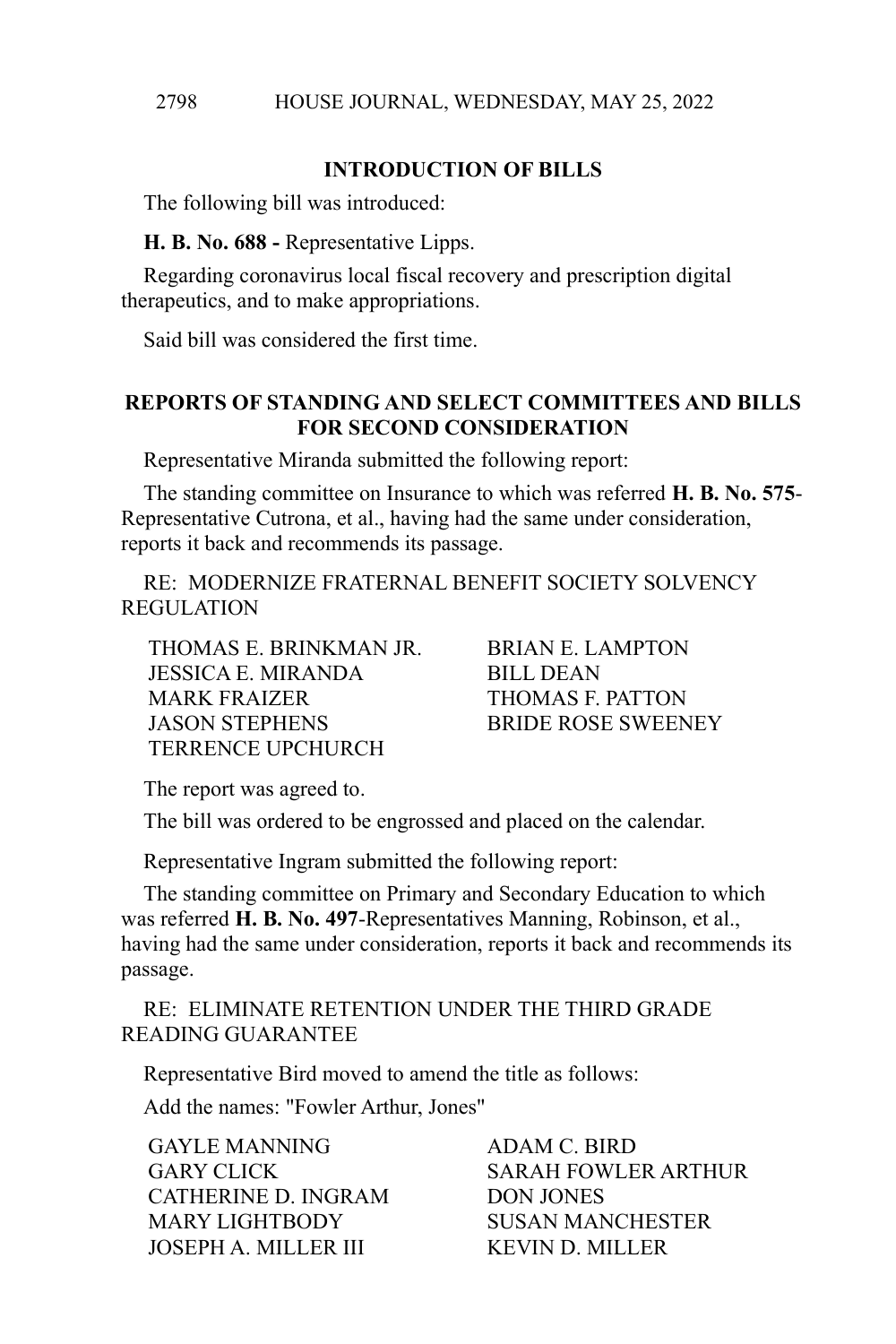### LISA A. SOBECKI

### GAIL K. PAVLIGA TRACY M. RICHARDSON

The report was agreed to.

The bill was ordered to be engrossed and placed on the calendar.

Representative Ingram submitted the following report:

The standing committee on Primary and Secondary Education to which was referred **H. B. No. 492**-Representatives Loychik, Pavliga, having had the same under consideration, reports it back as a substitute bill and recommends its passage.

RE: REQUIRE SCHOOL ATHLETIC COACHES COMPLETE MENTAL HEALTH TRAINING

GAYLE MANNING GARY CLICK SARAH FOWLER ARTHUR CATHERINE D. INGRAM DON JONES MARY LIGHTBODY SUSAN MANCHESTER JOSEPH A. MILLER III KEVIN D. MILLER GAIL K. PAVLIGA TRACY M. RICHARDSON LISA A. SOBECKI

The following member voted "NO"

ADAM C. BIRD

The report was agreed to.

The bill was ordered to be engrossed and placed on the calendar.

Representative Ingram submitted the following report:

The standing committee on Primary and Secondary Education to which was referred **H. B. No. 151**-Representative Jones, et al., having had the same under consideration, reports it back as a substitute bill and recommends its passage.

RE: REPLACE OHIO TEACHER RESIDENCY PROGRAM WITH LOCAL MENTORSHIP

Representative Jones moved to amend the title as follows:

Add the name: "Manning"

GAYLE MANNING ADAM C. BIRD CATHERINE D. INGRAM DON JONES MARY LIGHTBODY SUSAN MANCHESTER

GARY CLICK SARAH FOWLER ARTHUR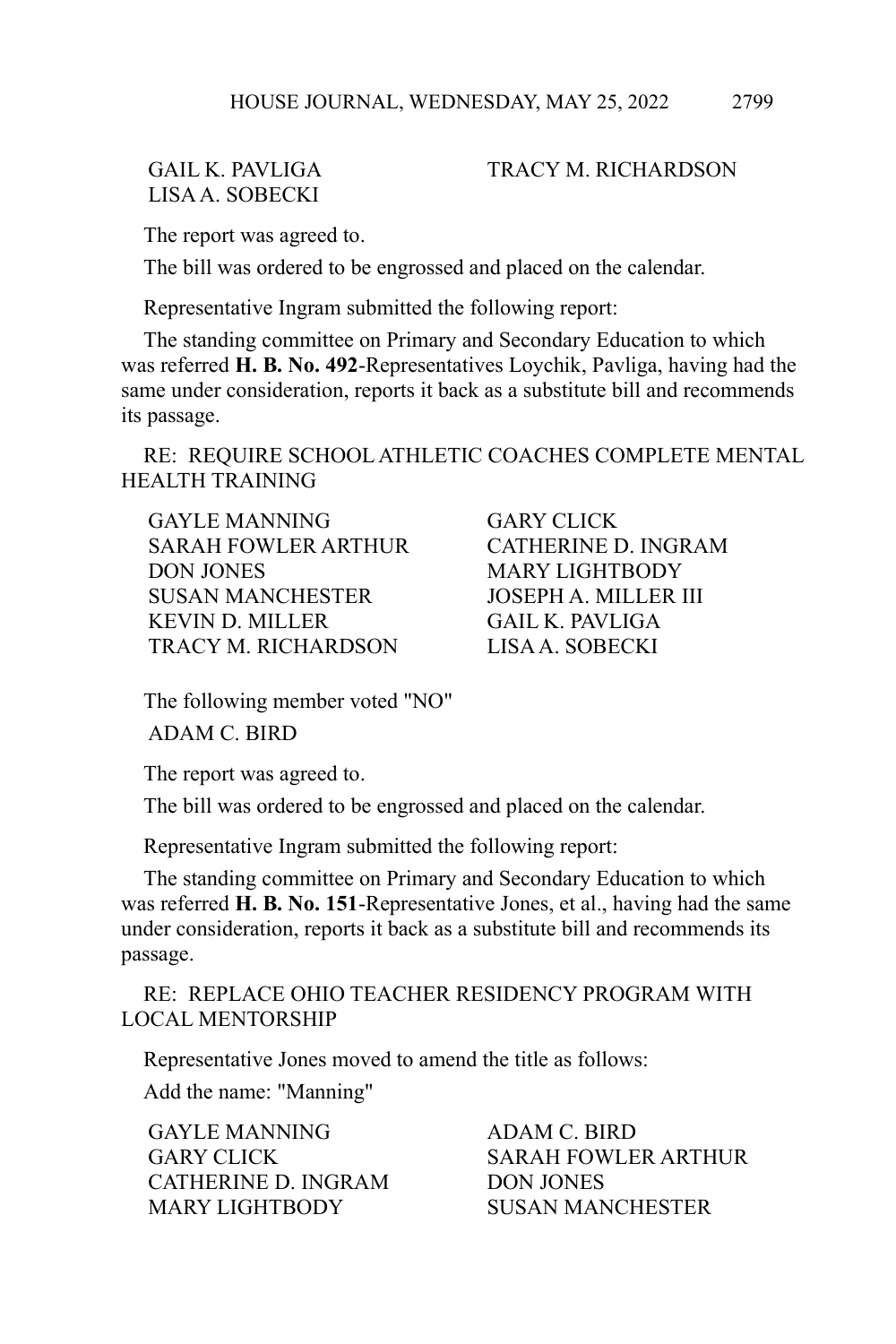JOSEPH A. MILLER III KEVIN D. MILLER LISA A. SOBECKI

### GAIL K. PAVLIGA TRACY M. RICHARDSON

The report was agreed to.

The bill was ordered to be engrossed and placed on the calendar.

Representative Humphrey submitted the following report:

The standing committee on State and Local Government to which was referred **H. J. R. No. 4**-Representatives Edwards, Seitz, having had the same under consideration, reports it back and recommends its adoption.

RE: CA: PROHIBIT LOCAL GOVERNMENT FROM ALLOWING NON-ELECTORS TO VOTE

Representative John moved to amend the title as follows:

Add the names: "John, Fowler Arthur, Creech, Stevens, Stewart"

MARILYN S JOHN RODNEY CREECH SHAWN STEVENS BRIAN STEWART

BILL DEAN SARAH FOWLER ARTHUR TIMOTHY E. GINTER DIANE V. GRENDELL

The following members voted "NO"

LATYNA M. HUMPHREY MICHAEL J. SKINDELL LISA A. SOBECKI

The report was agreed to.

The joint resolution was ordered to be engrossed and placed on the calendar.

### **MOTIONS AND RESOLUTIONS**

Representative Ginter moved that the following resolution be brought up for immediate adoption, read by title only, and spread upon the pages of the journal.

The motion was agreed to.

The question being on the adoption of the resolution, reading as follows:

**H. R. No. 290**-Speaker Cupp, Representative Russo

Relative to travel allowance.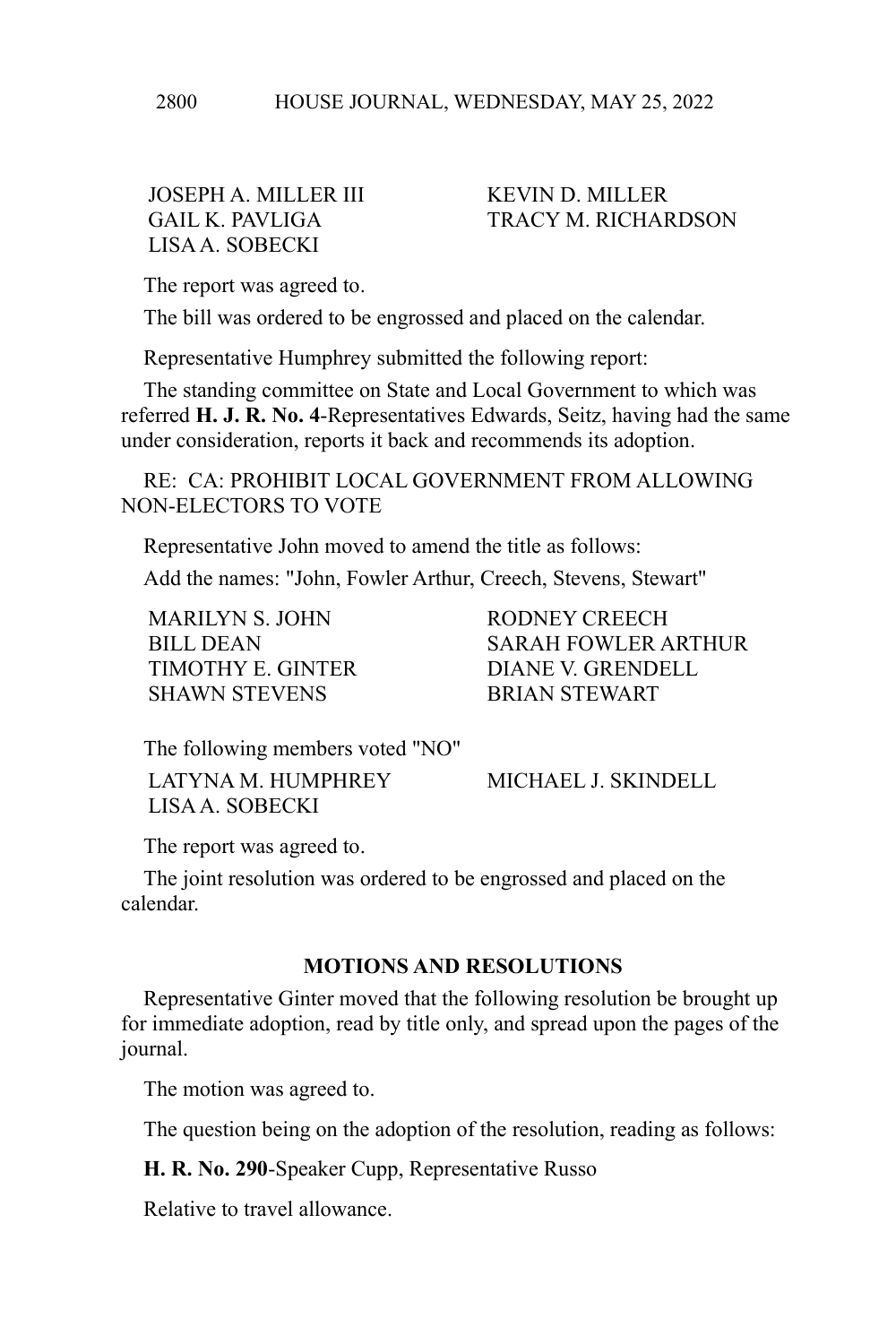WHEREAS, Section 101.27 of the Revised Code provides that each member receive a travel reimbursement based upon the mileage from and to the member's place of residence, by the most direct highway route of public travel to and from the seat of government; therefore be it

RESOLVED, That the Chief Administrative Officer of the House of Representatives is hereby authorized to pay the following member's travel allowance based upon their round-trip mileage as set opposite their name and district number:

| Member's Name      | District Number | Round-Trip Mileage |
|--------------------|-----------------|--------------------|
| Bishara W. Addison |                 | 290                |

The question being, "Shall the resolution be adopted?"

The yeas and nays were taken and resulted – yeas 92, nays 1, as follows:

Those who voted in the affirmative were: Representatives

| Abrams            | Addison      | Baldridge    | Bird            |
|-------------------|--------------|--------------|-----------------|
| <b>Blackshear</b> | <b>Boggs</b> | <b>Brent</b> | <b>Brinkman</b> |
| <b>Brown</b>      | Callender    | Carruthers   | Click           |
| Creech            | Cross        | Cutrona      | Davis           |
| Dean              | Denson       | Edwards      | Ferguson        |
| Fowler Arthur     | Fraizer      | Galonski     | Ghanbari        |
| Ginter            | Gross        | Hall         | Hicks-Hudson    |
| Holmes            | Hoops        | Humphrey     | Ingram          |
| Jarrells          | John         | Johnson      | Jones           |
| Jordan            | Kick         | Koehler      | Lampton         |
| LaRe              | Leland       | Lepore-Hagan | Lightbody       |
| Lipps             | Liston       | Lovchik      | Manchester      |
| Manning           | McClain      | Merrin       | Miller, A.      |
| Miller, J.        | Miller, K.   | Miranda      | O'Brien         |
| Oelslager         | Patton       | Pavliga      | Plummer         |
| Powell            | Ray          | Richardson   | Riedel          |
| Robinson          | Roemer       | Russo        | Schmidt         |
| Seitz             | Sheehy       | Skindell     | Smith, K.       |
| Smith, M.         | Sobecki      | Stein        | Stephens        |
| <b>Stevens</b>    | Stewart      | Stoltzfus    | Swearingen      |
| Sweeney           | Sykes        | Troy         | Upchurch        |
| Weinstein         | West         | White        | Wiggam          |
| Wilkin            | Young, B.    | Young, T.    | $Cupp-92$       |

Representative Grendell voted in the negative-1.

The resolution was adopted.

Representative Jones moved that majority party members asking leave to be absent or absent the week of Wednesday, May 25, 2022, be excused, so long as a written request is on file in the majority leadership offices.

The motion was agreed to.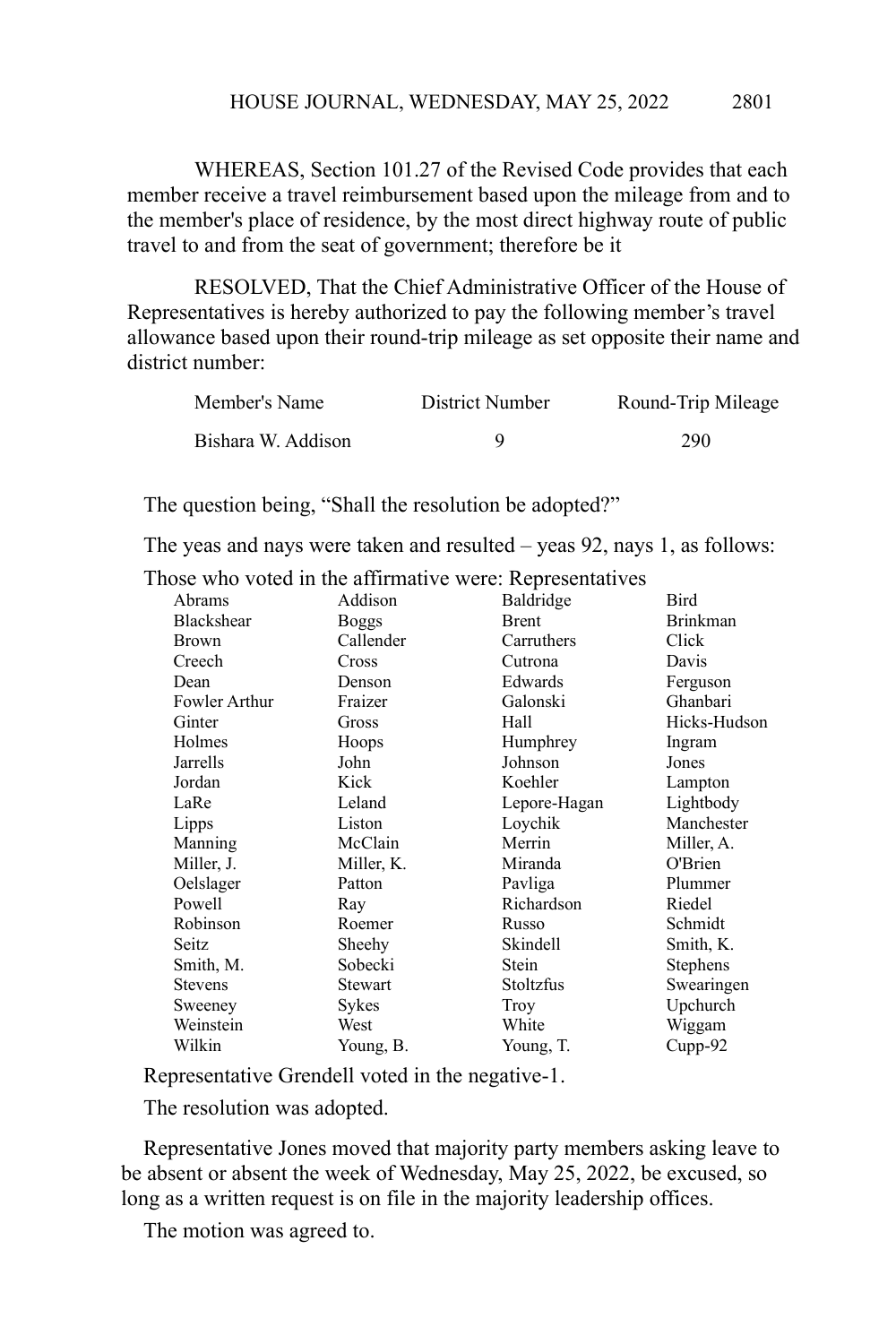Representative Miranda moved that minority party members asking leave to be absent or absent the week of Wednesday, May 25, 2022, be excused, so long as a written request is on file in the minority leadership offices.

The motion was agreed to.

### **BILLS FOR THIRD CONSIDERATION**

**Sub. H. J. R. No. 2**-Representatives LaRe, Swearingen.

Proposing to amend Section 9 of Article I of the Constitution of the State of Ohio to eliminate the requirement that the amount and conditions of bail be established pursuant to Section 5(b) of Article IV of the Constitution of the State of Ohio, and instead allow the courts to use factors such as public safety, including the seriousness of the offense, and a person's criminal record, the likelihood a person will return to court, and any other factor the General Assembly may prescribe.

Be it resolved by the General Assembly of the State of Ohio, three-fifths of the members elected to each house concurring herein, that there shall be submitted to the electors of the state, in the manner prescribed by law at the general election to be held on November 8, 2022, a proposal to amend Section 9 of Article I of the Constitution of the State of Ohio to read as follows:

### **ARTICLE I**

**Section 9.** All persons shall be bailable by sufficient sureties, except for a person who is charged with a capital offense where the proof is evident or the presumption great, and except for a person who is charged with a felony where the proof is evident or the presumption great and where the person poses a substantial risk of serious physical harm to any person or to the community. Where a person is charged with any offense for which the person may be incarcerated, the court may determine at any time the type, amount, and conditions of bail. Excessive bail shall not be required; nor excessive fines imposed; nor cruel and unusual punishments inflicted. When determining the amount of bail, the court shall consider public safety, including the seriousness of the offense, and a person's criminal record, the likelihood a person will return to court, and any other factor the general assembly may prescribe.

The general assembly shall fix by law standards to determine whether a person who is charged with a felony where the proof is evident or the presumption great poses a substantial risk of serious physical harm to any person or to the community. Procedures for establishing the amount and conditions of bail shall be established pursuant to Article IV, Section 5(B) of the Constitution of the State of Ohio.

### EFFECTIVE DATE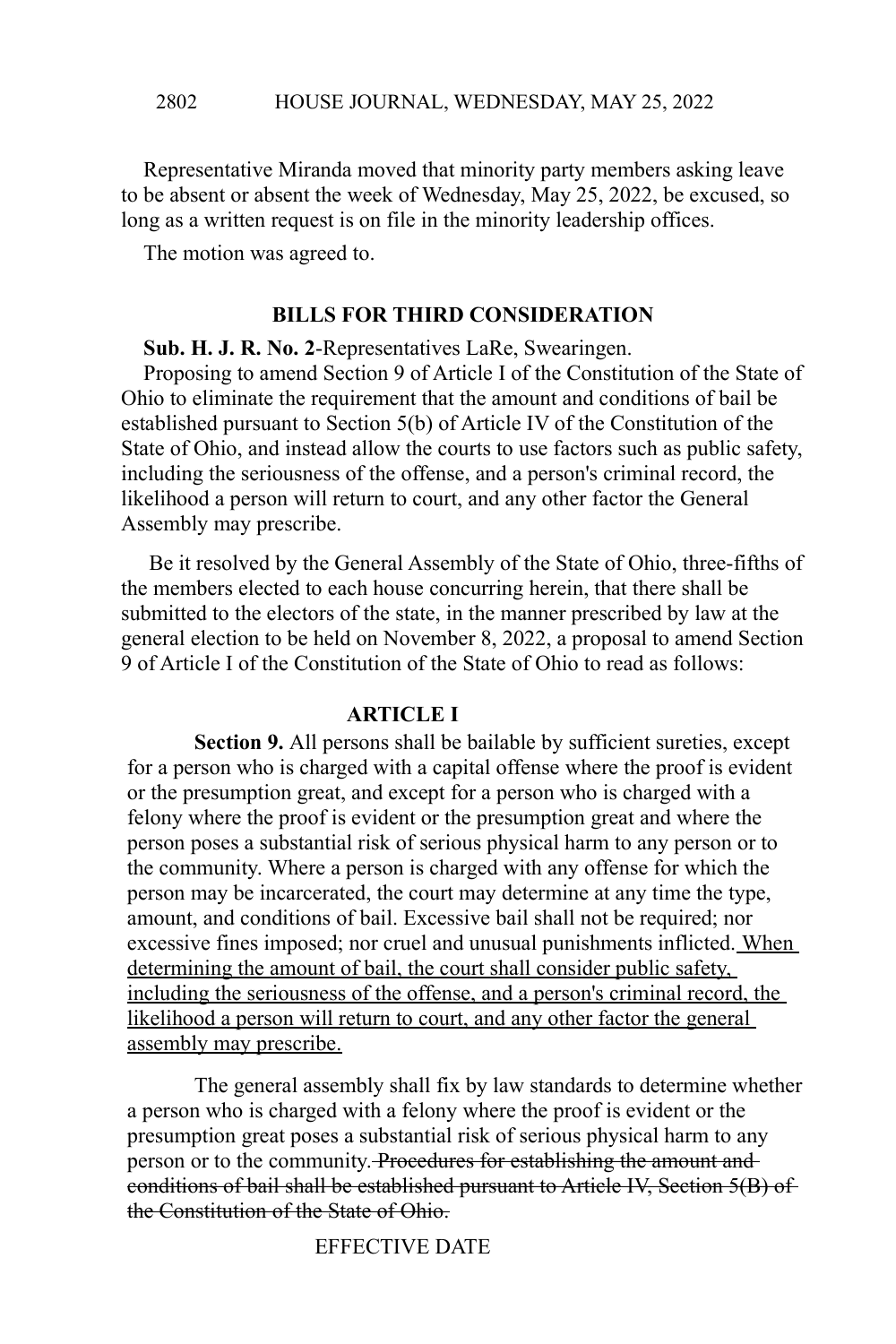If adopted by a majority of the electors voting on this proposal, Section 9 of Article I of the Constitution of the State of Ohio amended by this proposal shall take effect immediately and the existing version of Section 9 of Article I of the Constitution of the State of Ohio shall be repealed effective immediately, was taken up for consideration the third time.

Representative LaRe moved to amend the title as follows:

Add the names: "Abrams, Bird, Carruthers, Click, Creech, Cross, Cutrona, Edwards, Fraizer, Ghanbari, Ginter, Grendell, Gross, Hall, Holmes, Hoops, John, Johnson, Jones, Kick, Koehler, Lampton, Lipps, Loychik, McClain, Miller, K., Oelslager, Plummer, Richardson, Riedel, Roemer, Schmidt, Seitz, Stein, Stephens, Stevens, White, Wiggam, Wilkin, Young, B., Young, T., Speaker Cupp."

The motion was agreed to and the title so amended.

The title as amended was agreed to.

The question being, "Shall the joint resolution be adopted?"

The yeas and nays were taken and resulted – yeas 63, nays 33, as follows:

| Those who voted in the affirmative were: Representatives |           |             |          |
|----------------------------------------------------------|-----------|-------------|----------|
| Abrams                                                   | Baldridge | <b>Bird</b> | Brinkman |
|                                                          |           |             |          |

| Abrams         | Baldridge     | Bird         | Brinkman        |
|----------------|---------------|--------------|-----------------|
| Callender      | Carruthers    | Click        | Creech          |
| Cross          | Cutrona       | Dean         | Edwards         |
| Ferguson       | Fowler Arthur | Fraizer      | Ghanbari        |
| Ginter         | Grendell      | Gross        | Hall            |
| Hillyer        | Holmes        | Hoops        | John            |
| Johnson        | Jones         | Jordan       | Kick            |
| Koehler        | Lampton       | Lanese       | LaRe            |
| Lipps          | Loychik       | Manchester   | Manning         |
| McClain        | Merrin        | Miller, K.   | Oelslager       |
| Patton         | Pavliga       | Plummer      | Powell          |
| Ray            | Richardson    | Riedel       | Roemer          |
| Schmidt        | Seitz         | <b>Stein</b> | <b>Stephens</b> |
| <b>Stevens</b> | Stewart       | Stoltzfus    | Swearingen      |
| White          | Wiggam        | Wilkin       | Young, B.       |
| Young, T.      | Zeltwanger    |              | $Cupp-63$       |
|                |               |              |                 |

Those who voted in the negative were: Representatives

| Addison      | Blackshear   | <b>Boggs</b> | <b>Brent</b>    |
|--------------|--------------|--------------|-----------------|
| <b>Brown</b> | Davis        | Denson       | Galonski        |
| Hicks-Hudson | Humphrey     | Ingram       | Jarrells        |
| Leland       | Lepore-Hagan | Lightbody    | Liston          |
| Miller, A.   | Miller, J.   | Miranda      | O'Brien         |
| Robinson     | Russo        | Sheehy       | <b>Skindell</b> |
| Smith, K.    | Smith, M.    | Sobecki      | Sweeney         |
| Sykes        | <b>Troy</b>  | Upchurch     | Weinstein       |
|              |              |              | West-33         |

The joint resolution was adopted.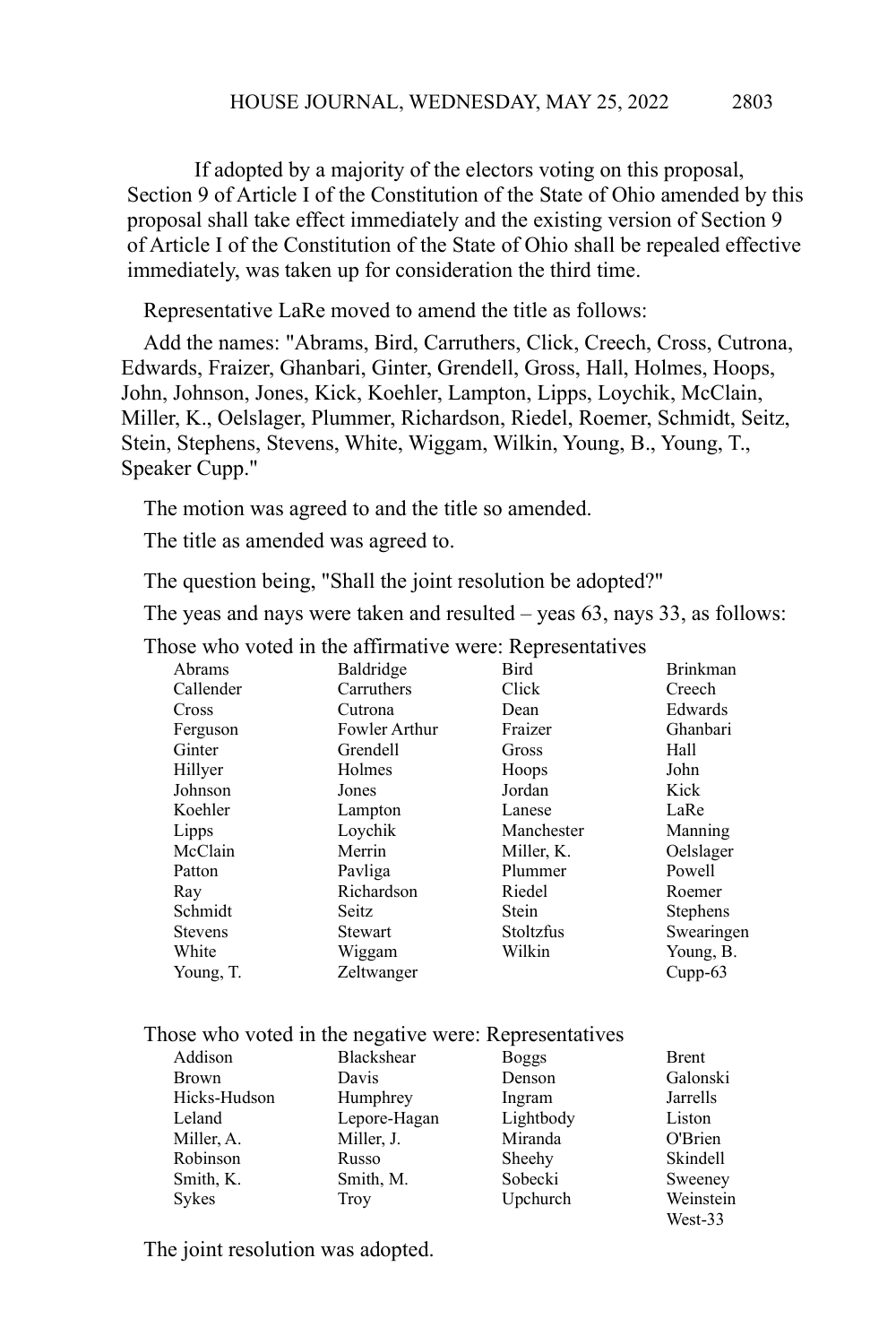**H. B. No. 607**-Representatives LaRe, Swearingen.

To amend section 2937.23 of the Revised Code to add public safety as a factor in setting bail, was taken up for consideration the third time.

The question being, "Shall the bill pass?"

Representative Ginter moved that **H. B. No. 607-**Representatives LaRe, Swearingen, be informally passed and retain its place on the calendar.

The motion was agreed to without objection.

**H. J. R. No. 4**-Representatives Edwards, Seitz.

Cosponsors: Representatives John, Creech, Fowler Arthur, Stevens, Stewart.

Proposing to amend Section 1 of Article V, Section 3 of Article X, and Section 3 of Article XVIII of the Constitution of the State of Ohio to prohibit local governments from allowing persons who lack the qualifications of an elector to vote in local elections.

Be it resolved by the General Assembly of the State of Ohio, threefifths of the members elected to each house concurring herein, that there shall be submitted to the electors of the state, in the manner prescribed by law at the general election to be held on November 8, 2022, a proposal to amend Section 1 of Article V, Section 3 of Article X, and Section 3 of Article XVIII of the Constitution of the State of Ohio to read as follows:

### **ARTICLE V**

**Section 1. Every Only a citizen of the United States, of the age of** eighteen years, who has been a resident of the state, county, township, or ward, such time as may be provided by law, and has been registered to vote for thirty days, has the qualifications of an elector, and is entitled to vote at all elections. No person who lacks those qualifications shall be permitted to vote at any state or local election held in this state. Any elector who fails to vote in at least one election during any period of four consecutive years shall cease to be an elector unless he the elector again registers to vote.

### **ARTICLE X**

**Section 3.** The people of any county may frame and adopt or amend a charter as provided in this article but the right of the initiative and referendum is reserved to the people of each county on all matters which such county may now or hereafter be authorized to control by legislative action. Every such charter shall provide the form of government of the county and shall determine which of its officers shall be elected and the manner of their election, subject to the requirements of Section 1 of Article V of this constitution. It shall provide for the exercise of all powers vested in, and the performance of all duties imposed upon counties and county officers by law. Any such charter may provide for the concurrent or exclusive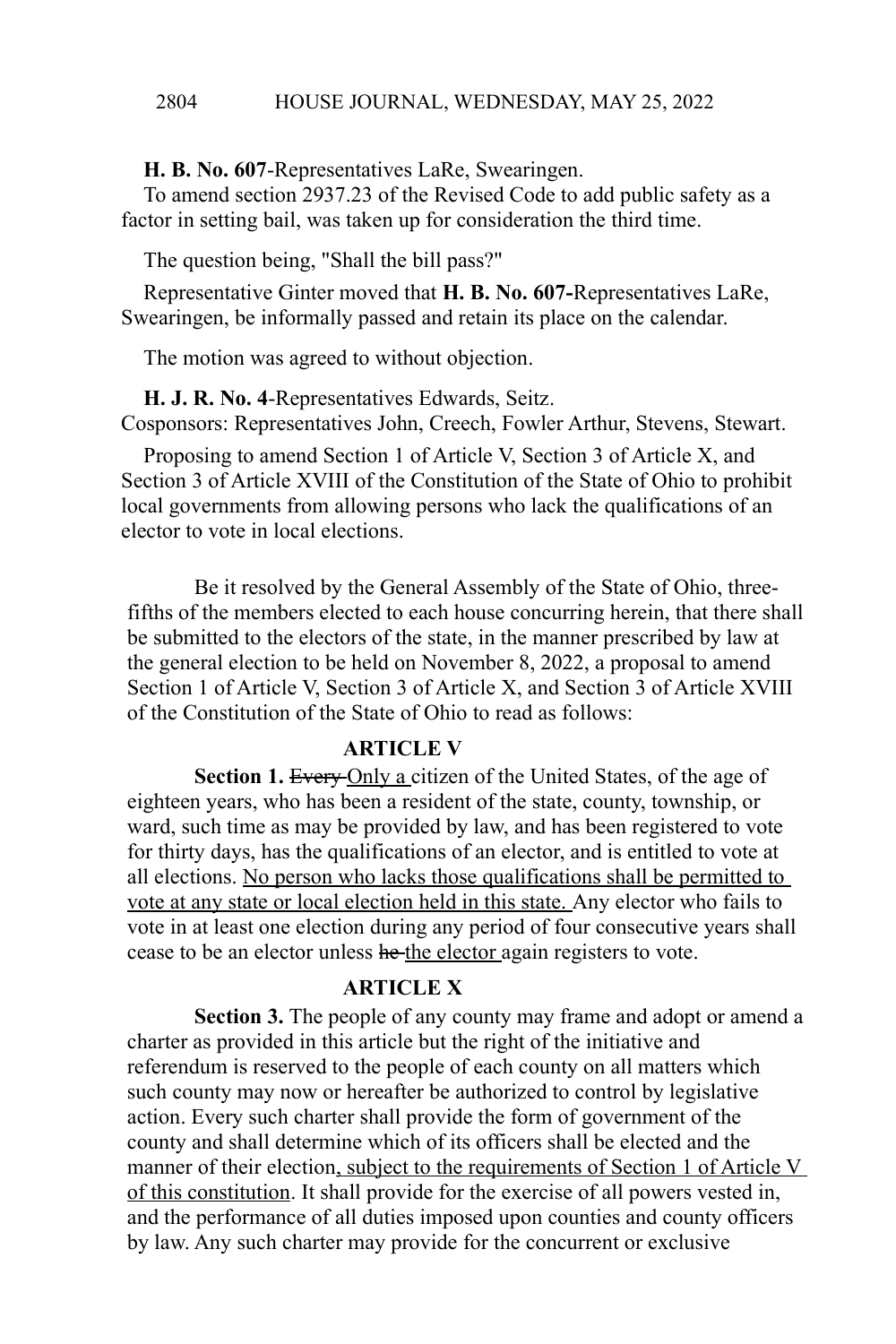exercise by the county, in all or in part of its area, of all or of any designated powers vested by the constitution or laws of Ohio in municipalities; it may provide for the organization of the county as a municipal corporation; and in any such case it may provide for the succession by the county to the rights, properties, and obligations of municipalities and townships therein incident to the municipal power so vested in the county, and for the division of the county into districts for purposes of administration or of taxation or of both. Any charter or amendment which alters the form and offices of county government or which provides for the exercise by the county of powers vested in municipalities by the constitution or laws of Ohio, or both, shall become effective if approved by a majority of the electors voting thereon. In case of conflict between the exercise of powers granted by such charter and the exercise of powers by municipalities or townships, granted by the constitution or general law, whether or not such powers are being exercised at the time of the adoption of the charter, the exercise of power by the municipality or township shall prevail. A charter or amendment providing for the exclusive exercise of municipal powers by the county or providing for the succession by the county to any property or obligation of any municipality or township without the consent of the legislative authority of such municipality or township shall become effective only when it shall have been approved by a majority of those voting thereon (1) in the county, (2) in the largest municipality, (3) in the county outside of such municipality, and (4) in counties having a population, based upon the latest preceding federal decennial census, of 500,000 or less, in each of a majority of the combined total of municipalities and townships in the county (not including within any township any part of its area lying within a municipality.)

### **ARTICLE XVIII**

**Section 3.** Municipalities Subject to the requirements of Section 1 of Article V of this constitution, municipalities shall have authority to exercise all powers of local self-government and to adopt and enforce within their limits such local police, sanitary and other similar regulations, as are not in conflict with general laws.

### EFFECTIVE DATE

If adopted by a majority of the electors voting on this proposal, Section 1 of Article V, Section 3 of Article X, and Section 3 of Article XVIII amended by this proposal shall take effect immediately and the existing version of Section 1 of Article V, the existing version of Section 3 of Article X, and the existing version of Section 3 of Article XVIII of the Constitution of the State of Ohio shall be repealed from that effective date, was taken up for consideration the third time.

Representative Edwards moved to amend the title as follows:

Add the names: "Abrams, Baldridge, Bird, Carruthers, Click, Cross,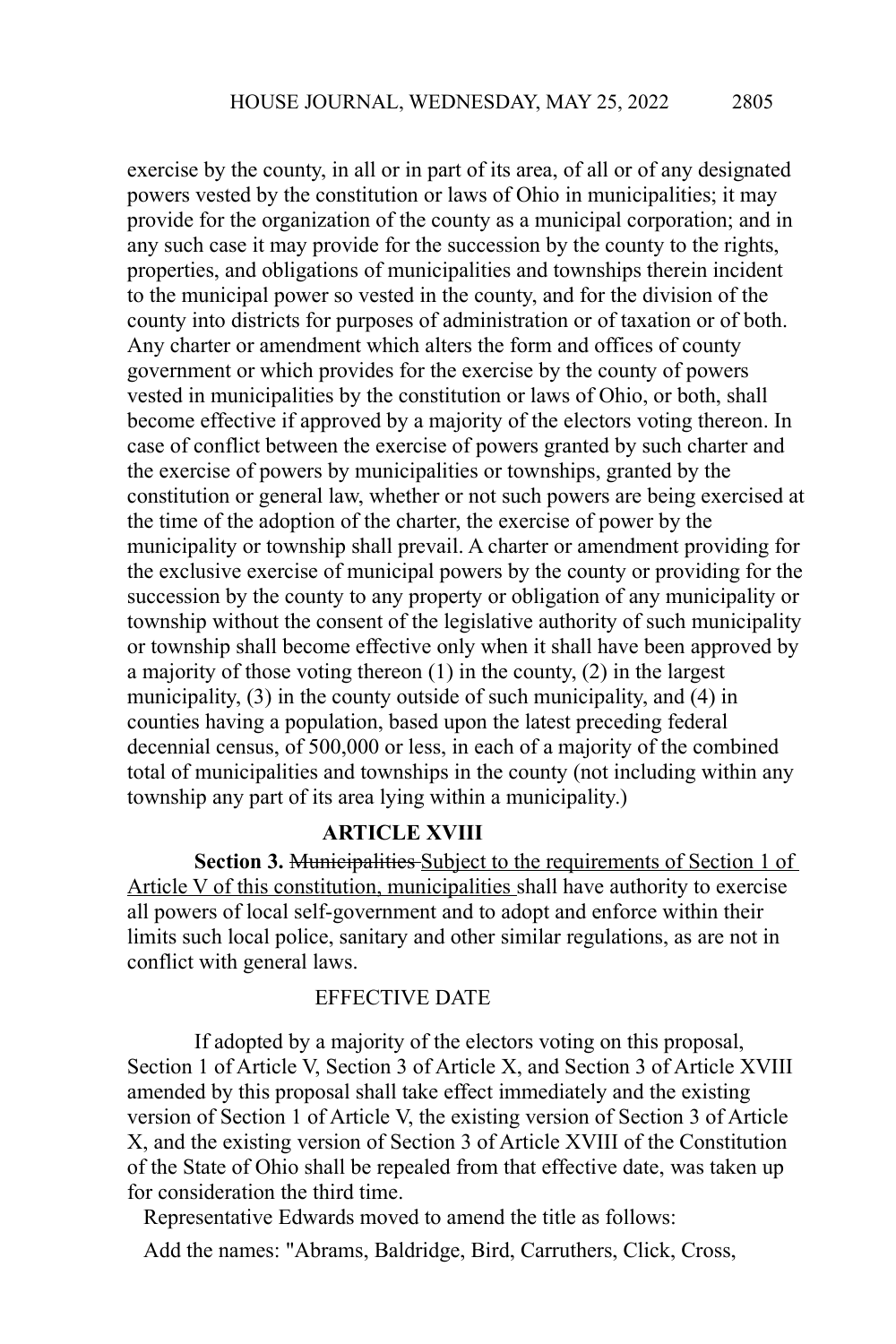Cutrona, Ferguson, Fraizer, Ghanbari, Ginter, Grendell, Gross, Hall, Hillyer, Holmes, Hoops, Johnson, Jones, Kick, Koehler, Lampton, LaRe, Lipps, Loychik, McClain, Merrin, Miller, K., Oelslager, Pavliga, Plummer, Powell, Ray, Richardson, Riedel, Roemer, Schmidt, Stein, Stephens, Stoltzfus, Swearingen, White, Wiggam, Wilkin, Young, B., Young, T., Zeltwanger, Speaker Cupp."

The motion was agreed to and the title so amended.

The title as amended was agreed to.

The question being, "Shall the joint resolution be adopted?"

The yeas and nays were taken and resulted – yeas 68, nays 28, as follows:

| Abrams       | Baldridge  | Bird                                                  | <b>Brinkman</b> |
|--------------|------------|-------------------------------------------------------|-----------------|
| <b>Brown</b> | Callender  | Carruthers                                            | Click           |
| Creech       | Cross      | Cutrona                                               | Dean            |
| Edwards      | Ferguson   | Fowler Arthur                                         | Fraizer         |
| Ghanbari     | Ginter     | Grendell                                              | Gross           |
| Hall         | Hillyer    | Holmes                                                | Hoops           |
| John         | Johnson    | Jones                                                 | Jordan          |
| Kick         | Koehler    | Lampton                                               | Lanese          |
| LaRe         | Lipps      | Loychik                                               | Manchester      |
| Manning      | McClain    | Merrin                                                | Miller, K.      |
| O'Brien      | Oelslager  | Patton                                                | Pavliga         |
| Plummer      | Powell     | Ray                                                   | Richardson      |
| Riedel       | Roemer     | Schmidt                                               | Seitz           |
| Sheehy       | Stein      | <b>Stephens</b>                                       | <b>Stevens</b>  |
| Stewart      | Stoltzfus  | Swearingen                                            | Sweeney         |
| Troy         | White      | Wiggam                                                | Wilkin          |
| Young, B.    | Young, T.  | Zeltwanger                                            | Cupp-68         |
|              |            | Those who voted in the negative were: Representatives |                 |
| Addison      | Blackshear | <b>Boggs</b>                                          | <b>Brent</b>    |
| Davis        | Denson     | Galonski                                              | Hicks-Hudson    |
| Humphrey     | Ingram     | Jarrells                                              | Leland          |
| Lepore-Hagan | Lightbody  | Liston                                                | Miller, A.      |
| Miller, J.   | Miranda    | Robinson                                              | Russo           |
| Skindell     | Smith, K.  | Smith, M.                                             | Sobecki         |
| Sykes        | Upchurch   | Weinstein                                             | West-28         |

Those who voted in the affirmative were: Representatives

The joint resolution was adopted.

**H. B. No. 423**-Representatives Roemer, Young, B.

Cosponsors: Representatives Bird, Click, Riedel, Wiggam, John, Fowler Arthur, Callender, Creech, Dean, Ginter, Grendell, Humphrey, Skindell, Sobecki, Wilkin.

To enact section 5.076 of the Revised Code to designate the All-American Soap Box Derby as the official state gravity racing program, was taken up for consideration the third time.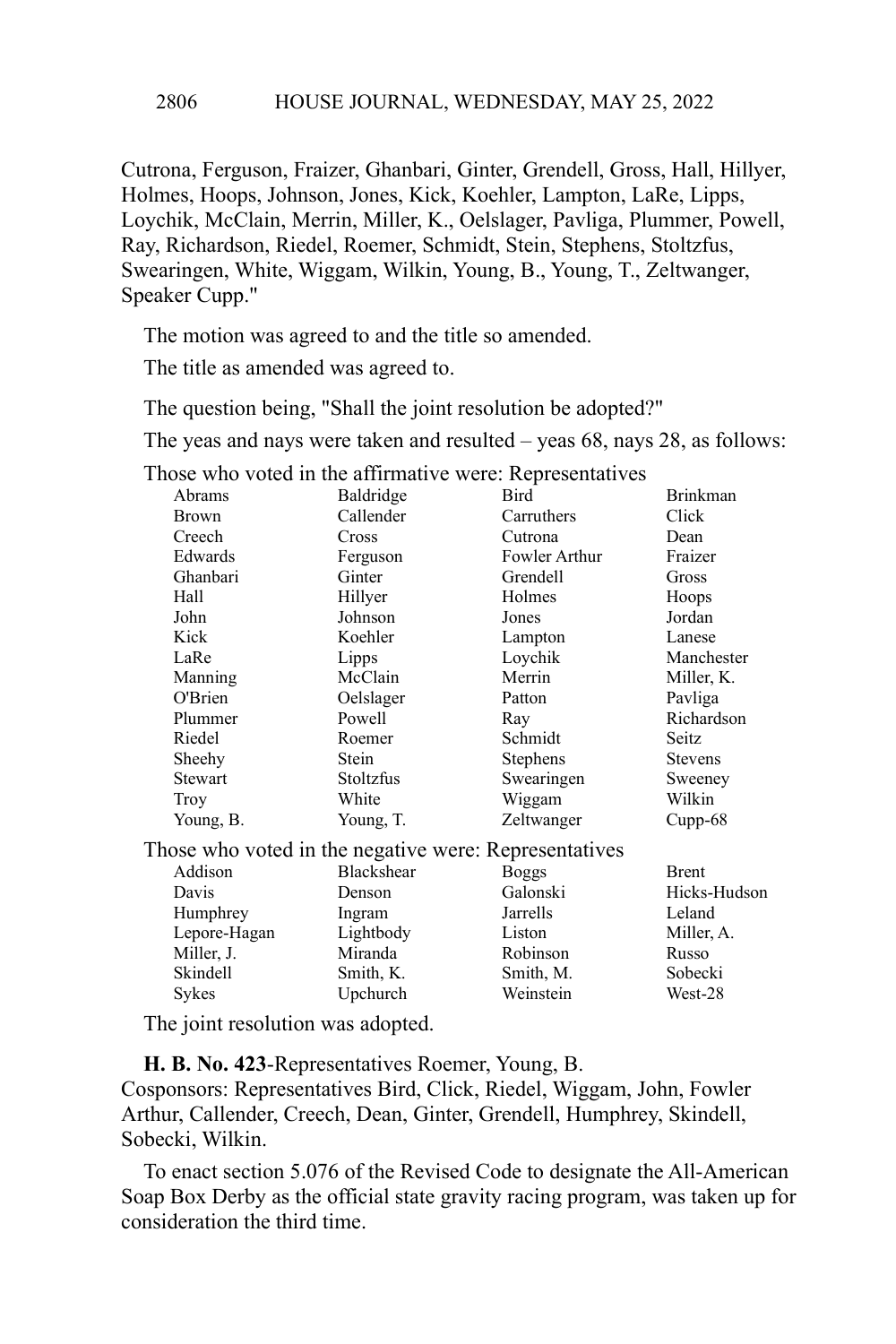The question being, "Shall the bill pass?"

The yeas and nays were taken and resulted – yeas 95, nays 1, as follows:

Those who voted in the affirmative were: Representatives

| Abrams            | Addison       | Baldridge       | Bird            |
|-------------------|---------------|-----------------|-----------------|
| <b>Blackshear</b> | Boggs         | <b>Brent</b>    | <b>Brinkman</b> |
| <b>Brown</b>      | Callender     | Carruthers      | Click           |
| Creech            | Cross         | Crossman        | Cutrona         |
| Davis             | Dean          | Denson          | Edwards         |
| Ferguson          | Fowler Arthur | Fraizer         | Galonski        |
| Ghanbari          | Ginter        | Grendell        | Gross           |
| Hall              | Hicks-Hudson  | Hillyer         | Holmes          |
| Hoops             | Humphrey      | Ingram          | Jarrells        |
| John              | Johnson       | Jones           | Jordan          |
| Kick              | Koehler       | Lampton         | Lanese          |
| LaRe              | Leland        | Lepore-Hagan    | Lightbody       |
| Lipps             | Liston        | Lovchik         | Manchester      |
| Manning           | McClain       | Merrin          | Miller, A.      |
| Miller, J.        | Miller, K.    | Miranda         | O'Brien         |
| Oelslager         | Patton        | Pavliga         | Plummer         |
| Powell            | Ray           | Richardson      | Riedel          |
| Robinson          | Roemer        | Russo           | Schmidt         |
| Seitz             | Sheehy        | Skindell        | Smith, K.       |
| Sobecki           | Stein         | <b>Stephens</b> | <b>Stevens</b>  |
| Stewart           | Stoltzfus     | Swearingen      | Sweeney         |
| Sykes             | Troy          | Upchurch        | Weinstein       |
| West              | White         | Wiggam          | Young, B.       |
| Young, T.         | Zeltwanger    |                 | $Cupp-95$       |

Representative Smith, M. voted in the negative-1.

The bill passed.

Representative Roemer moved to amend the title as follows:

Add the names: "Abrams, Addison, Carruthers, Cross, Galonski, Hoops, Jones, Lanese, Leland, Lepore-Hagan, Lightbody, Patton, Pavliga, Schmidt, Stein, Sykes, West, Young, T., Speaker Cupp."

The motion was agreed to and the title so amended.

The title as amended was agreed to.

**H. B. No. 468**-Representative Pavliga.

Cosponsors: Representatives Hillyer, Liston, Humphrey, Stephens, Schmidt, White, Bird, Abrams, Click, Carruthers, John.

To amend section 340.03 and to enact sections 5119.80, 5119.801, 5119.803, 5119.807, 5119.809, and 5119.8011 of the Revised Code to establish a 9-8-8 suicide prevention and mental health crisis telephone line, was taken up for consideration the third time.

The question being, "Shall the bill pass?"

The yeas and nays were taken and resulted – yeas 96, nays 0, as follows: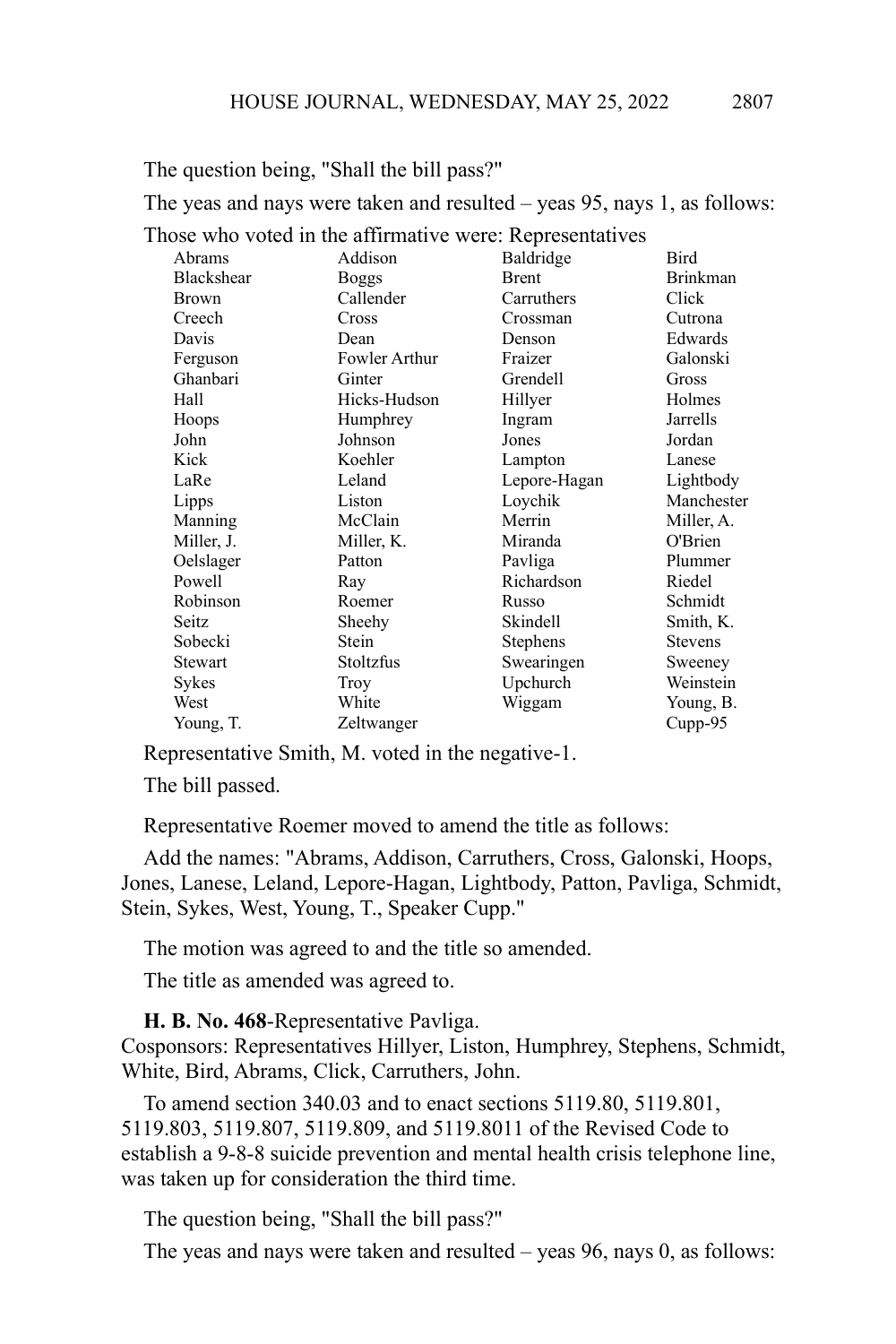|                | nose who voice in the annihiative were. Representatives |              |                 |
|----------------|---------------------------------------------------------|--------------|-----------------|
| Abrams         | Addison                                                 | Baldridge    | Bird            |
| Blackshear     | Boggs                                                   | <b>Brent</b> | <b>Brinkman</b> |
| <b>Brown</b>   | Callender                                               | Carruthers   | Click           |
| Creech         | Cross                                                   | Crossman     | Cutrona         |
| Davis          | Dean                                                    | Denson       | Edwards         |
| Ferguson       | Fowler Arthur                                           | Fraizer      | Galonski        |
| Ghanbari       | Ginter                                                  | Grendell     | Gross           |
| Hall           | Hicks-Hudson                                            | Hillyer      | Holmes          |
| Hoops          | Humphrey                                                | Ingram       | Jarrells        |
| John           | Johnson                                                 | Jones        | Jordan          |
| Kick           | Koehler                                                 | Lampton      | Lanese          |
| LaRe           | Leland                                                  | Lepore-Hagan | Lightbody       |
| Lipps          | Liston                                                  | Loychik      | Manchester      |
| Manning        | McClain                                                 | Merrin       | Miller, A.      |
| Miller, J.     | Miller, K.                                              | Miranda      | O'Brien         |
| Oelslager      | Patton                                                  | Pavliga      | Plummer         |
| Powell         | Ray                                                     | Richardson   | Riedel          |
| Robinson       | Roemer                                                  | Russo        | Schmidt         |
| Seitz          | Sheehy                                                  | Skindell     | Smith, K.       |
| Smith, M.      | Sobecki                                                 | Stein        | <b>Stephens</b> |
| <b>Stevens</b> | Stewart                                                 | Stoltzfus    | Swearingen      |
| Sweeney        | Sykes                                                   | Troy         | Upchurch        |
| Weinstein      | West                                                    | White        | Wiggam          |
| Young, B.      | Young, T.                                               | Zeltwanger   | Cupp-96         |
|                |                                                         |              |                 |

The bill passed.

Representative Pavliga moved to amend the title as follows:

Add the names: "Blackshear, Brent, Brown, Callender, Crossman, Davis, Edwards, Fraizer, Galonski, Ghanbari, Ginter, Grendell, Gross, Hall, Hicks-Hudson, Hoops, Jarrells, Jones, LaRe, Leland, Lepore-Hagan, Lightbody, Loychik, Miller, A., Miller, J., Miranda, O'Brien, Patton, Plummer, Smith, K., Sobecki, Stevens, Swearingen, Troy, Upchurch, Weinstein, West, Young, T., Speaker Cupp."

The motion was agreed to and the title so amended.

The title as amended was agreed to.

**H. B. No. 554**-Representatives Lightbody, Bird. Cosponsors: Representatives Miller, A., Brown, Click, Galonski, Hillyer, Humphrey, Lanese, Lepore-Hagan, Liston, Merrin, Miller, J., O'Brien, Robinson, Seitz, Sheehy, Sobecki, Troy, Weinstein, White.

To amend section 3319.222 of the Revised Code to require the State Board of Education to issue temporary educator licenses to applicants with expired professional teacher's certificates and professional educator licenses, was taken up for consideration the third time.

The question being, "Shall the bill pass?"

The yeas and nays were taken and resulted – yeas 95, nays 0, as follows: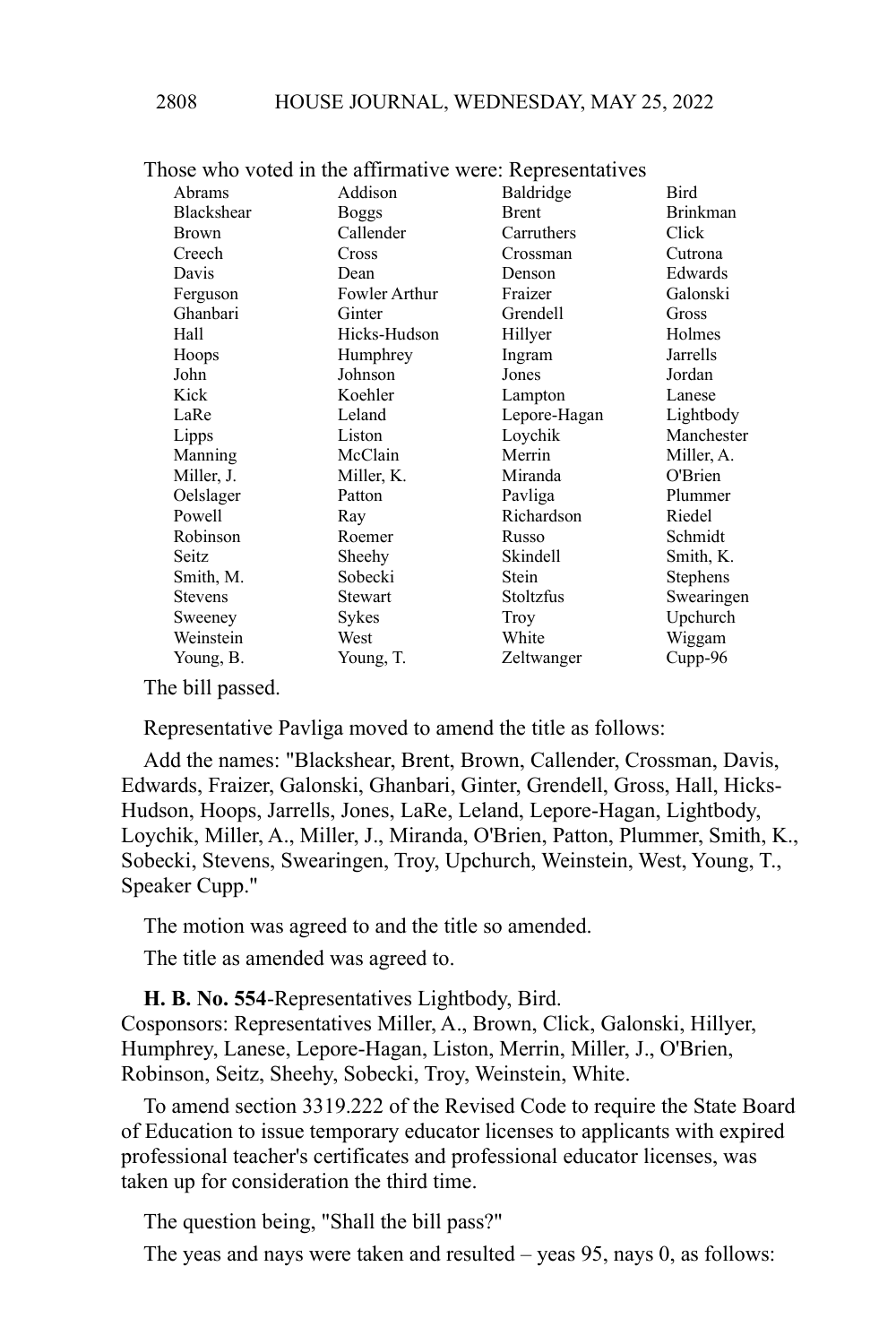| hose who voted in the affirmative were: Representatives |              |              |                 |
|---------------------------------------------------------|--------------|--------------|-----------------|
| Abrams                                                  | Addison      | Baldridge    | Bird            |
| <b>Blackshear</b>                                       | <b>Boggs</b> | <b>Brent</b> | <b>Brinkman</b> |
| <b>Brown</b>                                            | Callender    | Carruthers   | Click           |
| Cross                                                   | Crossman     | Cutrona      | Davis           |
| Dean                                                    | Denson       | Edwards      | Ferguson        |
| Fowler Arthur                                           | Fraizer      | Galonski     | Ghanbari        |
| Ginter                                                  | Grendell     | Gross        | Hall            |
| Hicks-Hudson                                            | Hillyer      | Holmes       | Hoops           |
| Humphrey                                                | Ingram       | Jarrells     | John            |
| Johnson                                                 | Jones        | Jordan       | Kick            |
| Koehler                                                 | Lampton      | Lanese       | LaRe            |
| Leland                                                  | Lepore-Hagan | Lightbody    | Lipps           |
| Liston                                                  | Loychik      | Manchester   | Manning         |
| McClain                                                 | Merrin       | Miller, A.   | Miller, J.      |
| Miller, K.                                              | Miranda      | O'Brien      | Oelslager       |
| Patton                                                  | Pavliga      | Plummer      | Powell          |
| Ray                                                     | Richardson   | Riedel       | Robinson        |
| Roemer                                                  | Russo        | Schmidt      | Seitz           |
| Sheehy                                                  | Skindell     | Smith, K.    | Smith, M.       |
| Sobecki                                                 | Stein        | Stephens     | <b>Stevens</b>  |
| Stewart                                                 | Stoltzfus    | Swearingen   | Sweeney         |
| Sykes                                                   | Troy         | Upchurch     | Weinstein       |
| West                                                    | White        | Wiggam       | Young, B.       |
| Young, T.                                               | Zeltwanger   |              | $Cupp-95$       |
|                                                         |              |              |                 |

|  |  |  |  |  |  | Those who voted in the affirmative were: Representatives |
|--|--|--|--|--|--|----------------------------------------------------------|
|--|--|--|--|--|--|----------------------------------------------------------|

The bill passed.

Representative Lightbody moved to amend the title as follows:

Add the names: "Addison, Blackshear, Callender, Crossman, Denson, Edwards, Grendell, Gross, Hall, Hicks-Hudson, Holmes, Ingram, Jarrells, Johnson, Jones, Kick, Leland, Miranda, Patton, Plummer, Riedel, Russo, Smith, K., Smith, M., Stein, Stevens, Sweeney, Upchurch, West, Young, T."

The motion was agreed to and the title so amended.

The title as amended was agreed to.

**Am. H. B. No. 569**-Representatives Holmes, White. Cosponsors: Representatives Hall, John, Miller, J.

To enact section 3333.421 of the Revised Code to authorize institutions of higher education to establish Ohio Hidden Hero Scholarship Programs, was taken up for consideration the third time.

The question being, "Shall the bill pass?"

The yeas and nays were taken and resulted – yeas 95, nays 0, as follows: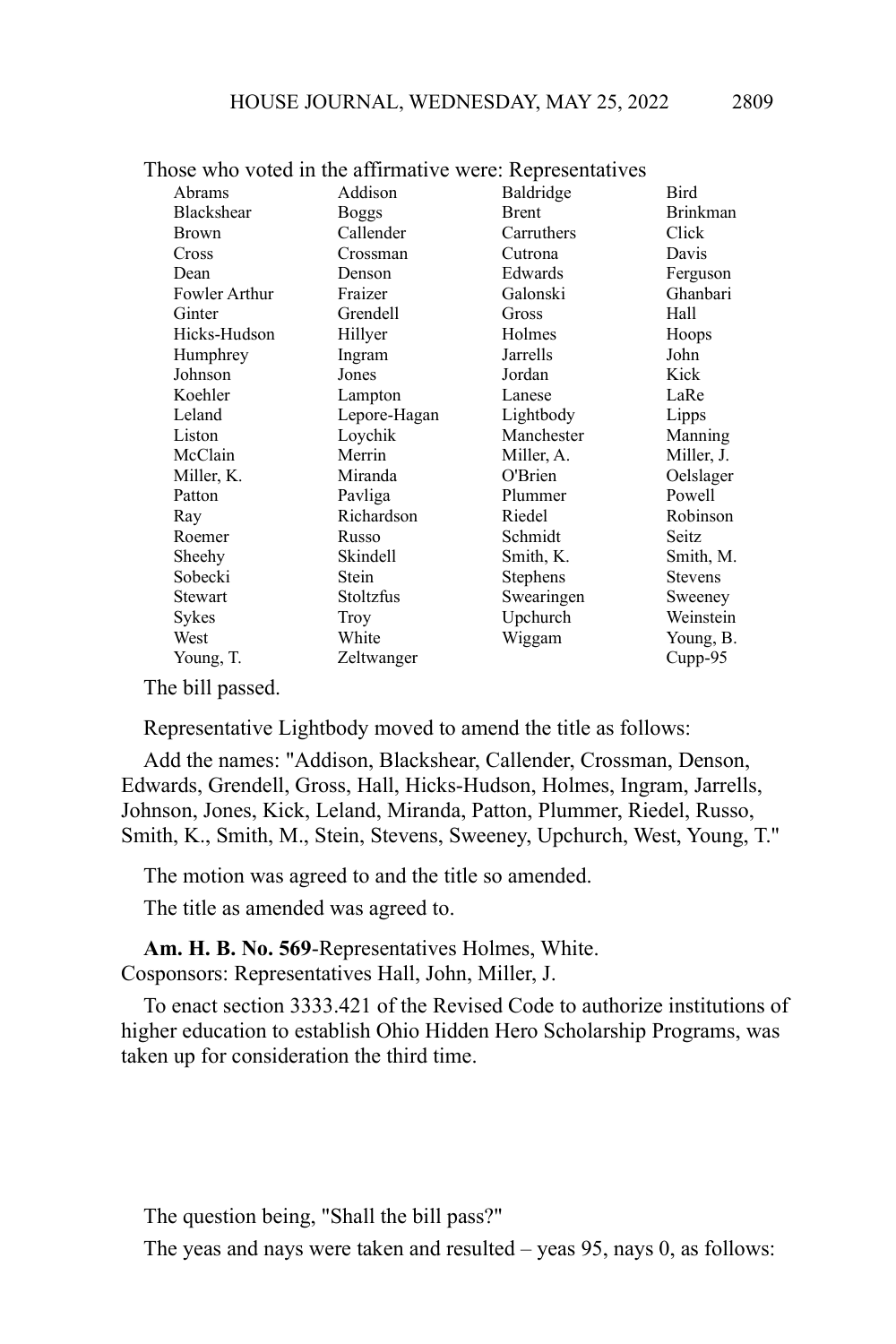| nose who voicu in the annihiative were. Representatives |              |                 |                |
|---------------------------------------------------------|--------------|-----------------|----------------|
| Abrams                                                  | Addison      | Baldridge       | Bird           |
| <b>Blackshear</b>                                       | Boggs        | <b>Brent</b>    | Brinkman       |
| <b>Brown</b>                                            | Callender    | Carruthers      | Click          |
| Creech                                                  | Cross        | Cutrona         | Davis          |
| Dean                                                    | Denson       | Edwards         | Ferguson       |
| Fowler Arthur                                           | Fraizer      | Galonski        | Ghanbari       |
| Ginter                                                  | Grendell     | Gross           | Hall           |
| Hicks-Hudson                                            | Hillyer      | Holmes          | Hoops          |
| Humphrey                                                | Ingram       | Jarrells        | John           |
| Johnson                                                 | Jones        | Jordan          | Kick           |
| Koehler                                                 | Lampton      | Lanese          | LaRe           |
| Leland                                                  | Lepore-Hagan | Lightbody       | Lipps          |
| Liston                                                  | Loychik      | Manchester      | Manning        |
| McClain                                                 | Merrin       | Miller, A.      | Miller, J.     |
| Miller, K.                                              | Miranda      | O'Brien         | Oelslager      |
| Patton                                                  | Pavliga      | Plummer         | Powell         |
| Ray                                                     | Richardson   | Riedel          | Robinson       |
| Roemer                                                  | Russo        | Schmidt         | Seitz          |
| Sheehy                                                  | Skindell     | Smith, K.       | Smith, M.      |
| Sobecki                                                 | Stein        | <b>Stephens</b> | <b>Stevens</b> |
| Stewart                                                 | Stoltzfus    | Swearingen      | Sweeney        |
| Sykes                                                   | Troy         | Upchurch        | Weinstein      |
| West                                                    | White        | Wiggam          | Young, B.      |
| Young, T.                                               | Zeltwanger   |                 | $Cupp-95$      |
|                                                         |              |                 |                |

The bill passed.

Representative Holmes moved to amend the title as follows:

Add the names: "Abrams, Blackshear, Brent, Brown, Carruthers, Cross, Denson, Edwards, Fraizer, Galonski, Ginter, Grendell, Gross, Humphrey, Ingram, Jarrells, Johnson, Jones, Lampton, Lanese, LaRe, Leland, Lepore-Hagan, Lightbody, Liston, Manning, Miller, A., Miller, K., Miranda, O'Brien, Oelslager, Patton, Pavliga, Plummer, Ray, Riedel, Robinson, Russo, Schmidt, Seitz, Smith, M., Sobecki, Stein, Stewart, Sweeney, Sykes, Upchurch, Weinstein, West, Young, T., Zeltwanger."

The motion was agreed to and the title so amended.

The title as amended was agreed to.

**H. B. No. 591**-Representatives Sweeney, Click.

Cosponsors: Representatives Brent, Brown, Crossman, Galonski, Davis, Ingram, Jarrells, Leland, Lepore-Hagan, Lightbody, Miller, A., Miller, J., Miranda, O'Brien, Patton, Ray, Sheehy, Smith, K., Troy, White, Liston, West.

To enact section 5.2529 of the Revised Code to designate "Eating Disorders Awareness Week" in Ohio, was taken up for consideration the third time.

The question being, "Shall the bill pass?"

The yeas and nays were taken and resulted – yeas 93, nays 1, as follows: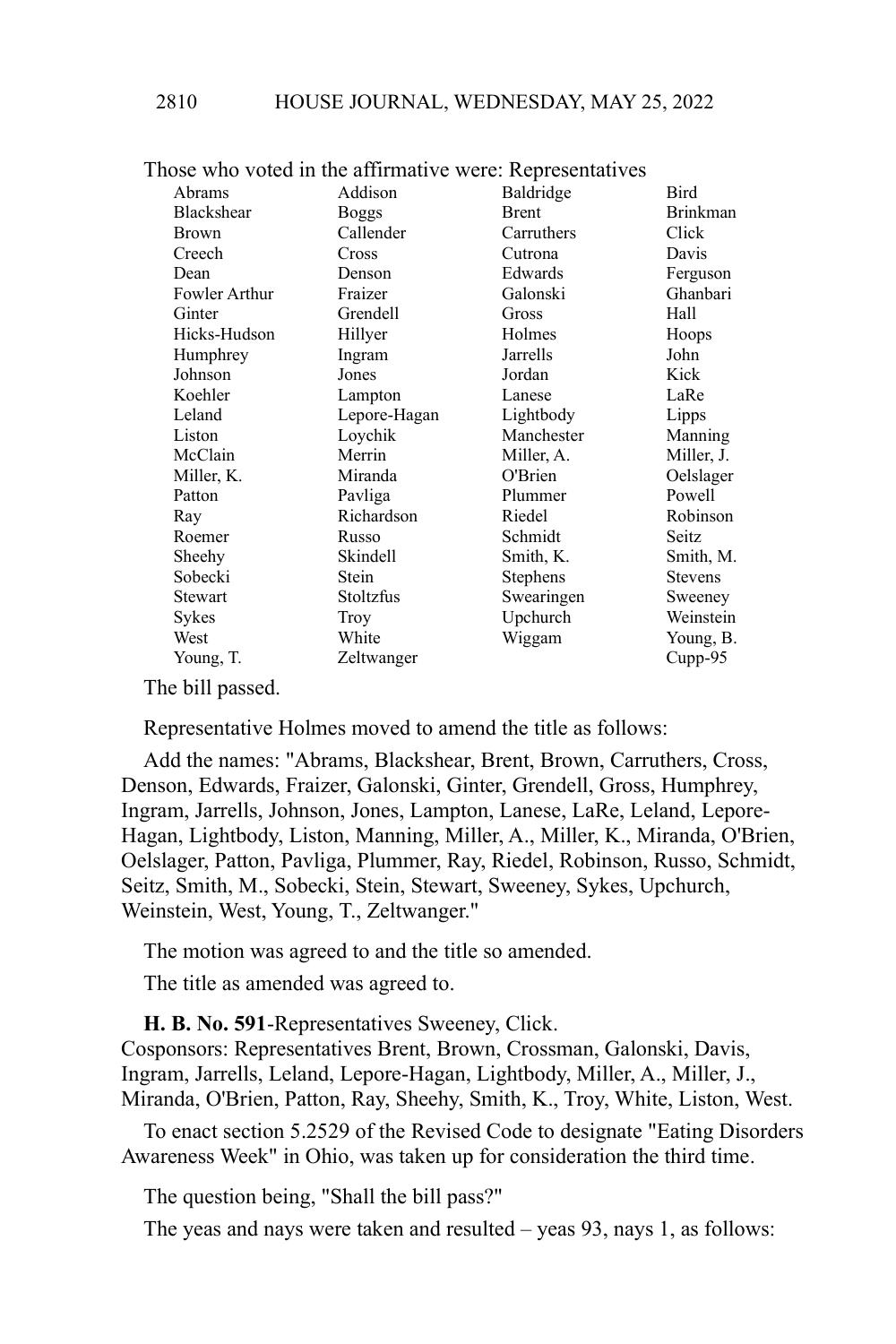|                   | hose who voted in the affirmative were: Representatives |              |                 |
|-------------------|---------------------------------------------------------|--------------|-----------------|
| Abrams            | Addison                                                 | Baldridge    | Bird            |
| <b>Blackshear</b> | Boggs                                                   | <b>Brent</b> | <b>Brinkman</b> |
| <b>Brown</b>      | Callender                                               | Carruthers   | Click           |
| Creech            | Cross                                                   | Cutrona      | Davis           |
| Denson            | Edwards                                                 | Ferguson     | Fowler Arthur   |
| Fraizer           | Galonski                                                | Ghanbari     | Ginter          |
| Grendell          | Hall                                                    | Hicks-Hudson | Hillyer         |
| Holmes            | Hoops                                                   | Humphrey     | Ingram          |
| Jarrells          | John                                                    | Johnson      | Jones           |
| Jordan            | Kick                                                    | Koehler      | Lampton         |
| Lanese            | LaRe                                                    | Leland       | Lepore-Hagan    |
| Lightbody         | Lipps                                                   | Liston       | Loychik         |
| Manchester        | Manning                                                 | McClain      | Merrin          |
| Miller, A.        | Miller, J.                                              | Miller, K.   | Miranda         |
| O'Brien           | Oelslager                                               | Patton       | Pavliga         |
| Plummer           | Powell                                                  | Ray          | Richardson      |
| Riedel            | Robinson                                                | Roemer       | Russo           |
| Schmidt           | Seitz                                                   | Sheehy       | Skindell        |
| Smith, K.         | Smith, M.                                               | Sobecki      | Stein           |
| <b>Stephens</b>   | <b>Stevens</b>                                          | Stewart      | Stoltzfus       |
| Swearingen        | Sweeney                                                 | Sykes        | Troy            |
| Upchurch          | Weinstein                                               | West         | White           |
| Wiggam            | Young, B.                                               | Young, T.    | Zeltwanger      |
|                   |                                                         |              | Cupp-93         |

Representative Dean voted in the negative-1.

The bill passed.

Representative Sweeney moved to amend the title as follows:

Add the names: "Boggs, Callender, Carruthers, Denson, Grendell, Humphrey, Jones, Lipps, Manning, Robinson, Russo, Skindell, Sobecki, Upchurch, Weinstein."

The motion was agreed to and the title so amended.

The title as amended was agreed to.

**Sub. H. B. No. 606**-Representatives Bird, Ingram. Cosponsors: Representatives Manning, Click.

To amend sections 3314.03, 3326.11, and 3328.24 and to enact section 3313.7117 of the Revised Code to enact "Sarah's Law for Seizure Safe Schools" to require public and chartered nonpublic schools to create a seizure action plan for each student with a seizure disorder or epilepsy, was taken up for consideration the third time.

The question being, "Shall the bill pass?"

The yeas and nays were taken and resulted – yeas 93, nays 1, as follows: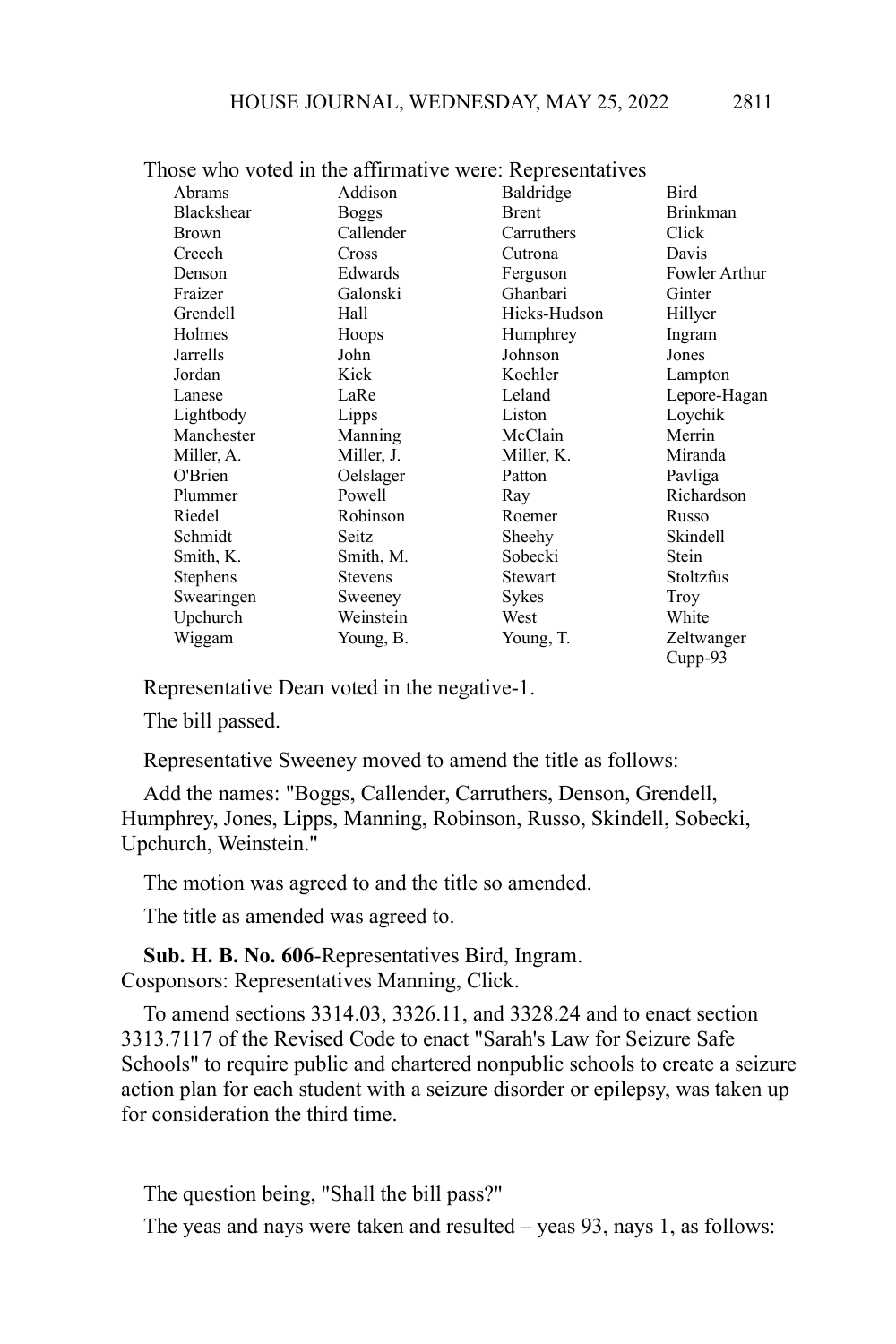|                 |                | lose who voled in the annihilative were. Representatives |                 |
|-----------------|----------------|----------------------------------------------------------|-----------------|
| Abrams          | Addison        | Baldridge                                                | Bird            |
| Blackshear      | Boggs          | <b>Brent</b>                                             | <b>Brinkman</b> |
| <b>Brown</b>    | Callender      | Carruthers                                               | Click           |
| Creech          | Cross          | Cutrona                                                  | Davis           |
| Dean            | Denson         | Edwards                                                  | Ferguson        |
| Fowler Arthur   | Fraizer        | Galonski                                                 | Ghanbari        |
| Ginter          | Grendell       | Hall                                                     | Hicks-Hudson    |
| Hillyer         | Holmes         | Hoops                                                    | Humphrey        |
| Ingram          | Jarrells       | John                                                     | Johnson         |
| Jones           | Jordan         | Kick                                                     | Koehler         |
| Lampton         | Lanese         | LaRe                                                     | Leland          |
| Lepore-Hagan    | Lightbody      | Lipps                                                    | Liston          |
| Loychik         | Manchester     | Manning                                                  | McClain         |
| Merrin          | Miller, A.     | Miller, J.                                               | Miller, K.      |
| Miranda         | O'Brien        | Oelslager                                                | Patton          |
| Pavliga         | Plummer        | Ray                                                      | Richardson      |
| Riedel          | Robinson       | Roemer                                                   | Russo           |
| Schmidt         | Seitz          | Sheehy                                                   | Skindell        |
| Smith, K.       | Smith, M.      | Sobecki                                                  | Stein           |
| <b>Stephens</b> | <b>Stevens</b> | <b>Stewart</b>                                           | Stoltzfus       |
| Swearingen      | Sweeney        | Sykes                                                    | Troy            |
| Upchurch        | Weinstein      | West                                                     | White           |
| Wiggam          | Young, B.      | Young, T.                                                | Zeltwanger      |
|                 |                |                                                          | $Cupp-93$       |

Representative Powell voted in the negative-1.

The bill passed.

Representative Bird moved to amend the title as follows:

Add the names: "Abrams, Addison, Brent, Brown, Carruthers, Davis, Denson, Galonski, Hicks-Hudson, Holmes, Humphrey, Jarrells, Johnson, Jones, Leland, Lepore-Hagan, Lightbody, Liston, Miller, A., Miranda, O'Brien, Riedel, Robinson, Russo, Seitz, Smith, M., Sobecki, Stein, Upchurch, Weinstein, West, White."

The motion was agreed to and the title so amended.

The title as amended was agreed to.

**Sub. S. B. No. 61**-Senators Blessing, Antonio.

Cosponsors: Senators Maharath, Cirino, Craig, Fedor, Rulli, Thomas, Yuko Representatives Hillyer, Skindell.

To amend sections 317.32, 349.01, 5311.05, 5311.08, 5311.081, 5311.091, 5311.16, 5311.18, 5312.02, 5312.03, 5312.05, 5312.06, 5312.07, and 5312.11 and to enact sections 5311.192 and 5312.16 of the Revised Code regarding condominiums, planned community properties, and new communities, was taken up for consideration the third time.

The question being, "Shall the bill pass?"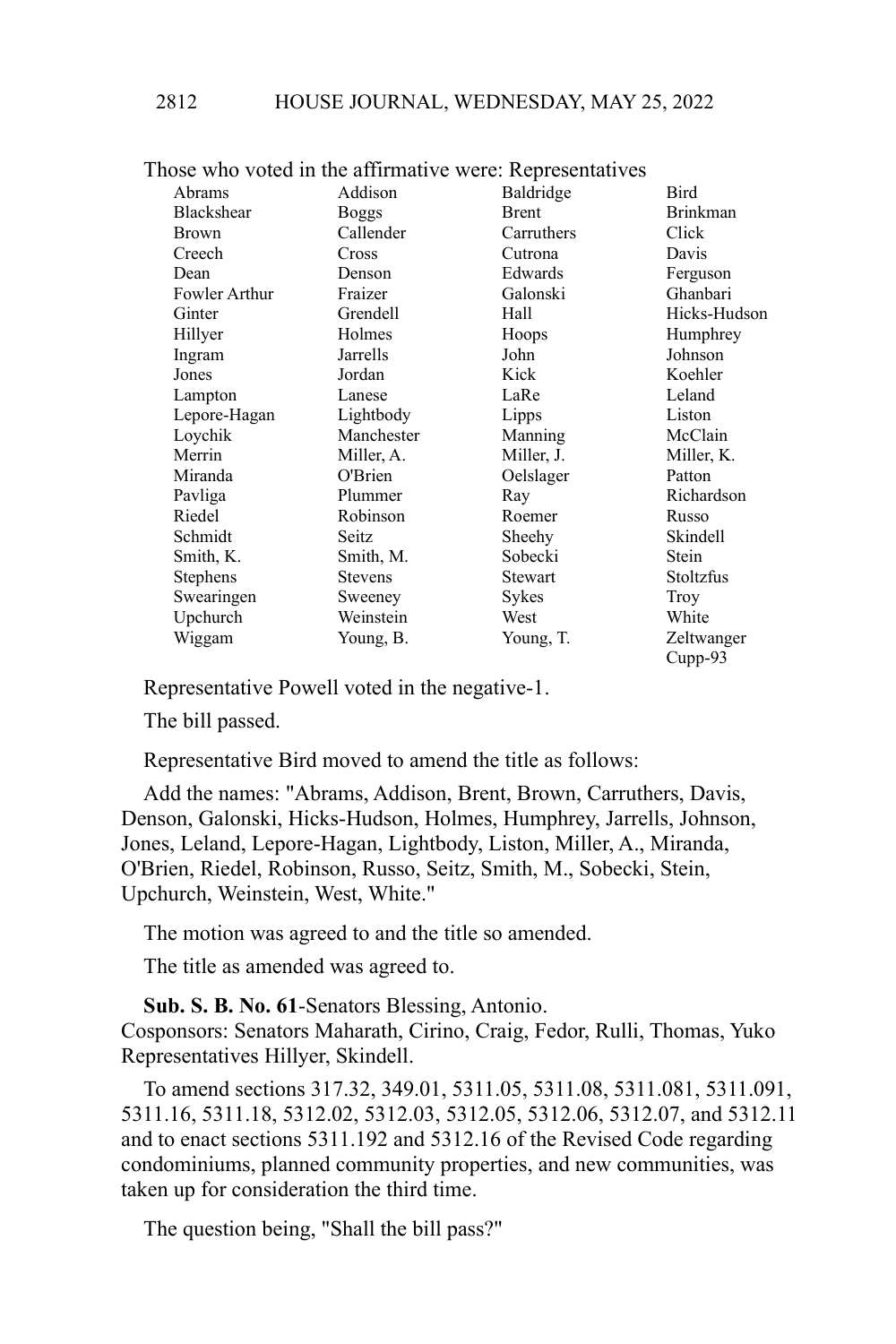| Those who voted in the affirmative were: Representatives |                 |                  |                   |  |
|----------------------------------------------------------|-----------------|------------------|-------------------|--|
| Abrams                                                   | Addison         | <b>Bird</b>      | <b>Blackshear</b> |  |
| <b>Boggs</b>                                             | <b>Brent</b>    | <b>Brinkman</b>  | <b>Brown</b>      |  |
| Callender                                                | Carruthers      | Click            | Creech            |  |
| Cross                                                    | Davis           | Dean             | Denson            |  |
| <b>Fowler Arthur</b>                                     | Fraizer         | Galonski         | Ghanbari          |  |
| Ginter                                                   | Grendell        | Hall             | Hicks-Hudson      |  |
| Hillyer                                                  | Holmes          | Hoops            | Humphrey          |  |
| Ingram                                                   | <b>Jarrells</b> | John             | Johnson           |  |
| Lampton                                                  | Lanese          | LaRe             | Leland            |  |
| Lepore-Hagan                                             | Lightbody       | Lipps            | Liston            |  |
| Loychik                                                  | Manchester      | Manning          | McClain           |  |
| Merrin                                                   | Miller, A.      | Miller, J.       | Miller, K.        |  |
| Miranda                                                  | O'Brien         | Oelslager        | Patton            |  |
| Pavliga                                                  | Plummer         | Ray              | Richardson        |  |
| Riedel                                                   | Robinson        | Roemer           | Russo             |  |
| <b>Seitz</b>                                             | Sheehy          | <b>Skindell</b>  | Smith, K.         |  |
| Smith, M.                                                | Sobecki         | Stein            | Stephens          |  |
| <b>Stevens</b>                                           | Stewart         | Swearingen       | Sweeney           |  |
| Sykes                                                    | Troy            | Upchurch         | Weinstein         |  |
| West                                                     | White           | Young, B.        | Young, T.         |  |
|                                                          |                 |                  | $Cupp-81$         |  |
| Those who voted in the negative were: Representatives    |                 |                  |                   |  |
| Cutrona                                                  | Edwards         | Ferguson         | Gross             |  |
| Jones                                                    | Jordan          | Kick             | Koehler           |  |
| Powell                                                   | Schmidt         | <b>Stoltzfus</b> | Wiggam            |  |
|                                                          |                 |                  | Zeltwanger-13     |  |

The yeas and nays were taken and resulted – yeas 81, nays 13, as follows:

The bill passed.

Representative Hillyer moved to amend the title as follows:

Add the names: "Boggs, Brent, Carruthers, Galonski, Hicks-Hudson, Ingram, Lanese, Lepore-Hagan, Lightbody, Miller, A., Miller, J., Miranda, O'Brien, Russo, Seitz, Smith, K., Sobecki, Upchurch Weinstein, West, Young, T."

The motion was agreed to and the title so amended.

The title as amended was agreed to.

### **S. B. No. 204**-Senator Roegner.

Cosponsors: Senators Huffman, S., Antonio, Blessing, Cirino, Gavarone, Hackett, Johnson, Lang, Maharath, McColley, O'Brien, Peterson, Reineke, Romanchuk, Rulli, Thomas, Wilson Representative Pavliga.

To enact sections 4757.50 and 4757.511 of the Revised Code to enter into the Counseling Compact, was taken up for consideration the third time.

The question being, "Shall the bill pass?"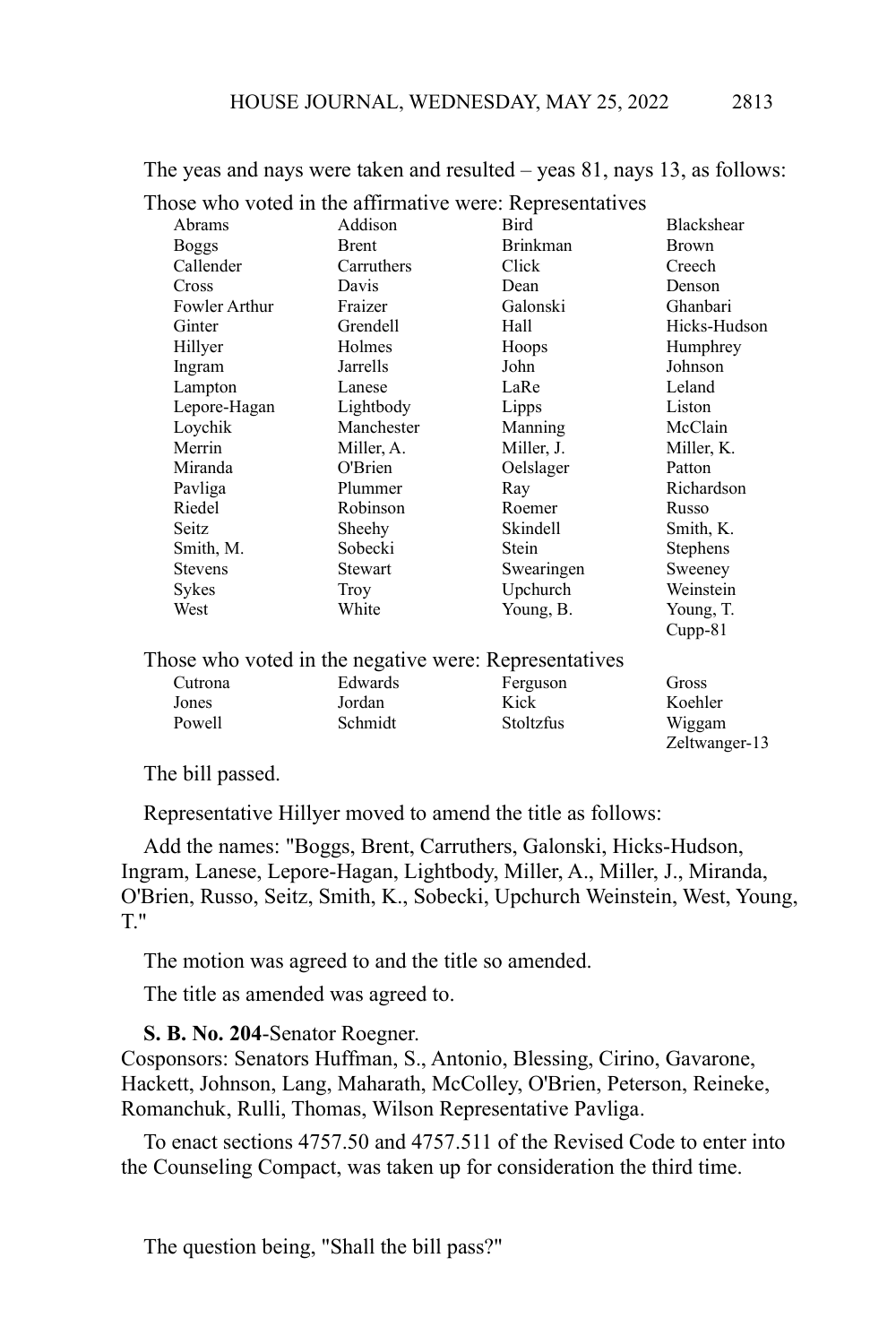|               | nose who voted in the annimative were. Representatives |                |                 |
|---------------|--------------------------------------------------------|----------------|-----------------|
| Abrams        | Addison                                                | Baldridge      | Bird            |
| Blackshear    | Boggs                                                  | <b>Brent</b>   | <b>Brinkman</b> |
| Brown         | Callender                                              | Carruthers     | Click           |
| Creech        | Cross                                                  | Cutrona        | Davis           |
| Dean          | Denson                                                 | Edwards        | Ferguson        |
| Fowler Arthur | Fraizer                                                | Galonski       | Ghanbari        |
| Ginter        | Grendell                                               | Gross          | Hall            |
| Hicks-Hudson  | Hillyer                                                | Holmes         | <b>Hoops</b>    |
| Humphrey      | Ingram                                                 | Jarrells       | John            |
| Johnson       | Jones                                                  | Jordan         | Kick            |
| Koehler       | Lampton                                                | Lanese         | Leland          |
| Lepore-Hagan  | Lightbody                                              | Lipps          | Liston          |
| Loychik       | Manchester                                             | Manning        | McClain         |
| Merrin        | Miller, A.                                             | Miller, J.     | Miller, K.      |
| Miranda       | O'Brien                                                | Oelslager      | Patton          |
| Pavliga       | Plummer                                                | Powell         | Ray             |
| Richardson    | Riedel                                                 | Robinson       | Roemer          |
| Russo         | Schmidt                                                | Seitz          | Sheehy          |
| Skindell      | Smith, K.                                              | Smith, M.      | Sobecki         |
| Stein         | Stephens                                               | <b>Stevens</b> | Stoltzfus       |
| Swearingen    | Sweeney                                                | Sykes          | Troy            |
| Upchurch      | Weinstein                                              | West           | White           |
| Wiggam        | Young, B.                                              | Young, T.      | Zeltwanger      |
|               |                                                        |                | $Cupp-93$       |

The yeas and nays were taken and resulted – yeas 93, nays 0, as follows: Those who voted in the affirmative were: Representatives

The bill passed.

Representative Carruthers moved to amend the title as follows:

Add the names: "Abrams, Addison, Blackshear, Brent, Brown, Carruthers, Cutrona, Edwards, Fowler Arthur, Galonski, Grendell, Gross, Hall, Hicks-Hudson, Hillyer, Hoops, Humphrey, Jarrells, Jones, Lampton, Lanese, LaRe, Leland, Lepore-Hagan, Lightbody, Liston, Loychik, Miller, A., Miranda, O'Brien, Patton, Plummer, Richardson, Riedel, Roemer, Russo, Schmidt, Seitz, Sheehy, Smith, M., Sobecki, Stein, Upchurch, Weinstein, West, White, Young, T."

The motion was agreed to and the title so amended.

The title as amended was agreed to.

Message from the Senate

Mr. Speaker:

I am directed to inform the House of Representatives that the Senate has concurred in the passage of the following bill:

**Am. Sub. H. B. No. 321** - Representatives Kick, Young, B. Cosponsors: Representatives Ginter, Stephens, Riedel, Lanese, Seitz, Jordan,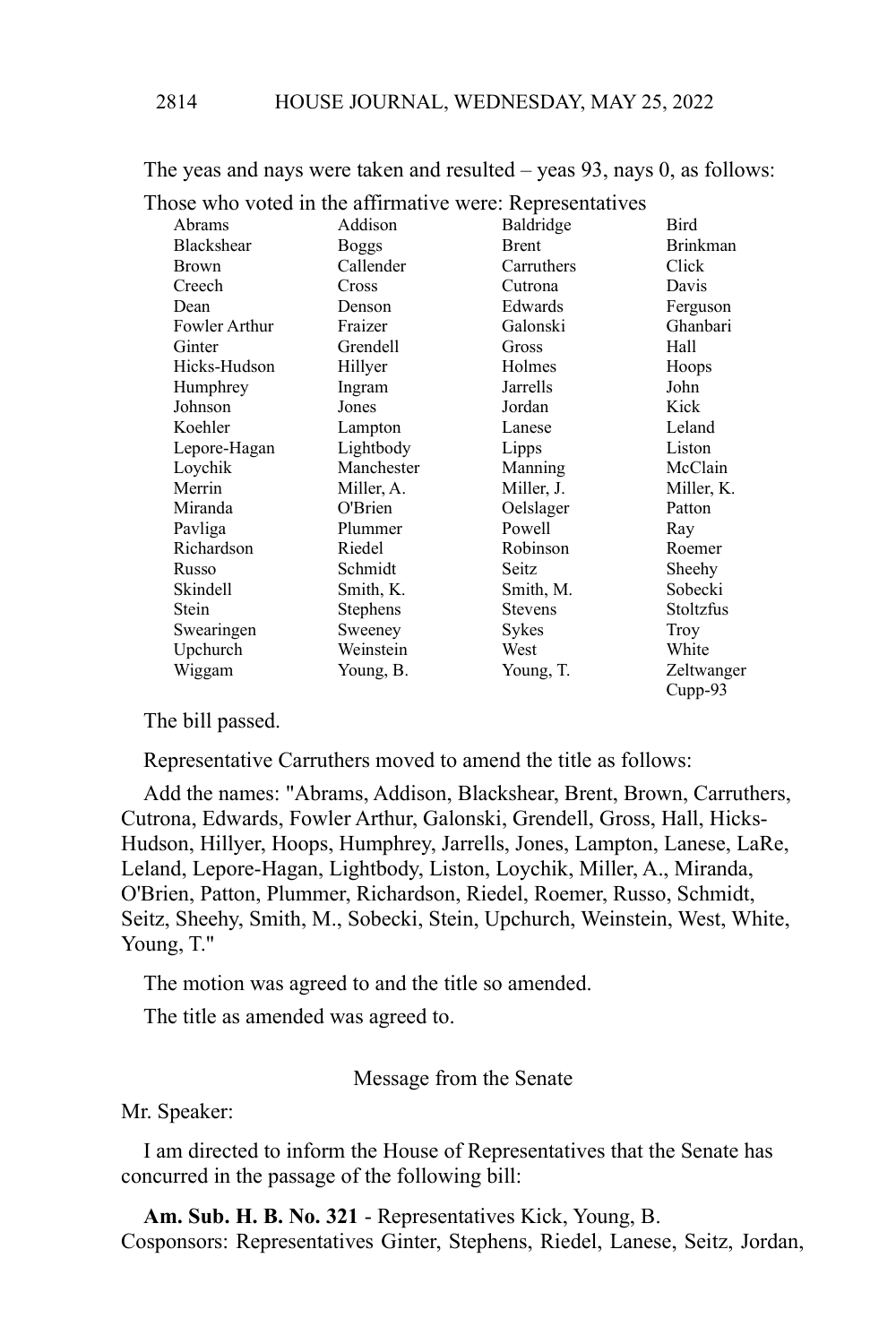Stoltzfus, Jones, Cross, Fowler Arthur, Miller, J., Koehler, Abrams, Brent, Carruthers, Crossman, Ferguson, Hicks-Hudson, Jarrells, Leland, Lightbody, Miller, A., O'Brien, Robinson, Sobecki, Upchurch, Weinstein, Wilkin Senators Hackett, Schaffer, Cirino, Craig, O'Brien, Roegner, Rulli

To amend sections 4707.01, 4707.02, 4707.021, 4707.04, 4707.05, 4707.06, 4707.07, 4707.073, 4707.08, 4707.091, 4707.10, 4707.11, 4707.12, 4707.14, 4707.15, 4707.151, 4707.16, 4707.171, 4707.18, 4707.19, 4707.20, 4707.21, 4707.22, 4707.25, 5322.01, and 5322.03; to enact sections 4707.101 and 4707.153; and to repeal sections 4707.071 and 4707.09 of the Revised Code to eliminate the apprentice auctioneer and special auctioneer's license, to make other revisions to the law governing auctions, and to make changes to the lien enforcement notice and towing provisions of the self-service storage facilities law.

As a substitute bill with the following additional amendments, in which the concurrence of the House is requested.

In line 10 of the title, delete "and" and insert ","

In line 11 of the title, after "auctions" insert ", and to make changes to the lien enforcement notice and towing provisions of the self-service storage facilities law"

Attest: Vincent L. Keeran, Clerk.

Representative Ginter moved that the Senate amendments to **Am. Sub. H. B. No. 321-**Representatives Kick, Young, B.**,** et. al., be taken up for immediate consideration.

The motion was agreed to without objection.

The Senate amendments to **Am. Sub. H. B. No. 321**-Representatives Kick, Young, B.**,** et. al., were taken up for consideration.

**Am. Sub. H. B. No. 321 -** Representatives Kick, Young, B. Cosponsors: Representatives Ginter, Stephens, Riedel, Lanese, Seitz, Jordan, Stoltzfus, Jones, Cross, Fowler Arthur, Miller, J., Koehler, Abrams, Brent, Carruthers, Crossman, Ferguson, Hicks-Hudson, Jarrells, Leland, Lightbody, Miller, A., O'Brien, Robinson, Sobecki, Upchurch, Weinstein, Wilkin Senators Hackett, Schaffer, Cirino, Craig, O'Brien, Roegner, Rulli.

To amend sections 4707.01, 4707.02, 4707.021, 4707.04, 4707.05, 4707.06, 4707.07, 4707.073, 4707.08, 4707.091, 4707.10, 4707.11, 4707.12, 4707.14, 4707.15, 4707.151, 4707.16, 4707.171, 4707.18, 4707.19, 4707.20, 4707.21, 4707.22, 4707.25, 5322.01, and 5322.03; to enact sections 4707.101 and 4707.153; and to repeal sections 4707.071 and 4707.09 of the Revised